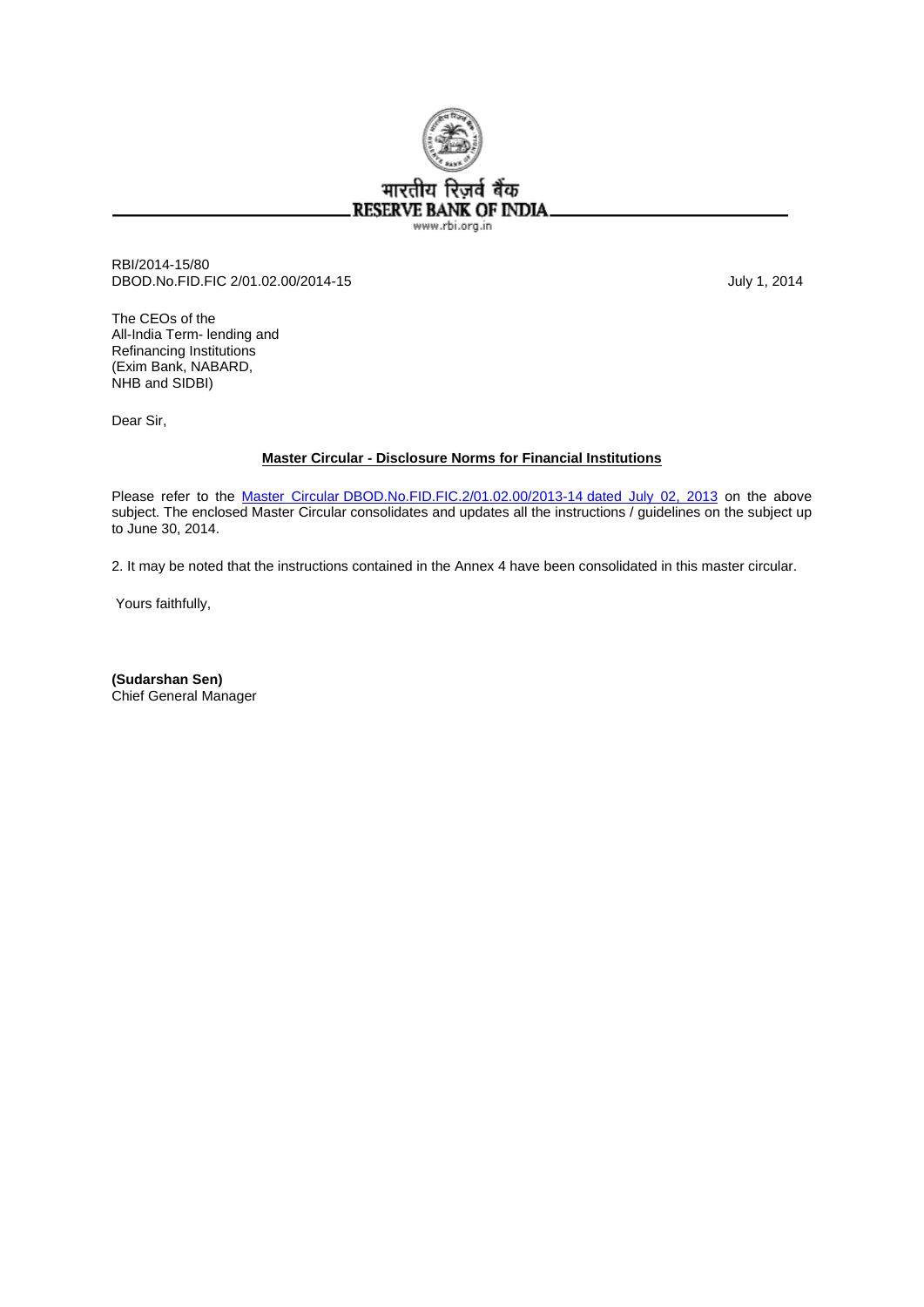## **Purpose**

To provide a detailed guidance to all-India term-lending and refinancing institutions in the matter of disclosures in the 'Notes to Accounts' to the Financial Statements.

# **Previous Instructions**

This master circular consolidates and updates the instructions on the above subject contained in the circulars listed in the Annex 4

## **Application**

To all the all India Financial Institutions viz. Exim Bank, NABARD, NHB and SIDBI.

## **Structure**

- 1. Introduction
- 2. Guidelines on Disclosure Requirements
	- 2.1 Capital
	- 2.2 Asset Quality and Credit Concentration
	- 2.3 Liquidity
	- 2.4 Operating Results
	- 2.5 Movement in the provisions
	- 2.6 Restructured Accounts
	- 2.7 Assets Sold to Securitisation Company / Reconstruction Company
	- 2.8 Forward Rate Agreements and Interest Rate Swaps
	- 2.9 Interest Rate Derivatives
	- 2.10 Investments in Non Government Debt Securities
	- 2.11 Consolidated Financial Statements
		- 2.11.1 Extent of Consolidation
		- 2.11.2 Accounting Policies
	- 2.12 Risk in Derivatives
	- 2.13 Exposures where the FI had exceeded the prudential exposure limits during the year
	- 2.14 Additional Disclosures in Notes to Accounts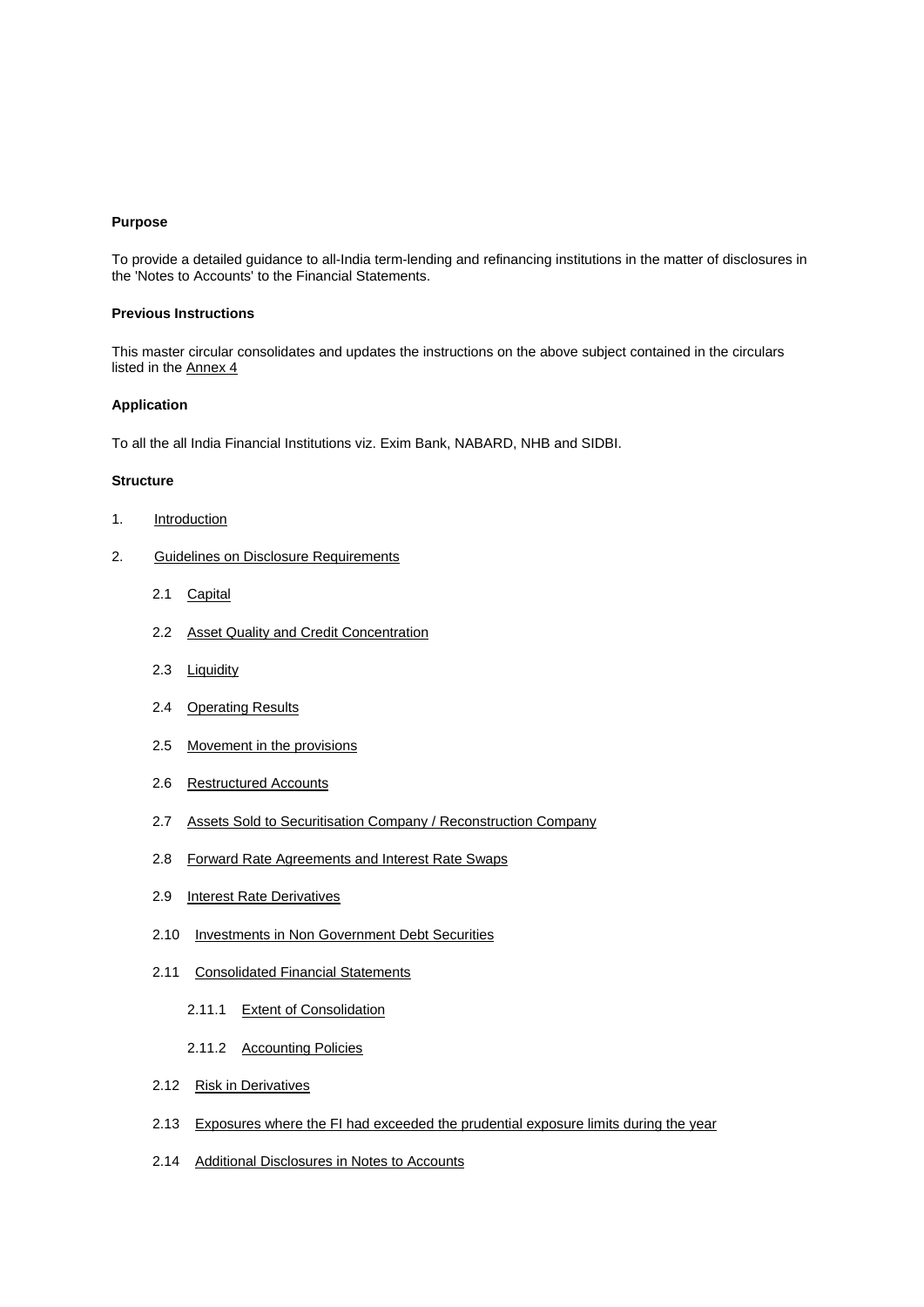# **Notes**

- I. The CRAR and other parameters
- II. The Asset Quality and Credit Concentration
- III. The Credit Exposure
- IV. Capital Funds
- V. The Definition of Borrower Group
- VI. The Maturity Pattern of Assets and Liabilities
- VII. Operating Results
- VIII. Computing Per Employee Net Profit
- Annex 1 : Format for Disclosure of Issuer Composition for Investment in Debt Securities

Annex - 2 : Disclosure on Risk Exposure in Derivatives

Qualitative Disclosure

Quantitative Disclosure

Annex - 3 : Additional Disclosures

Annex - 4 : List of Circulars consolidated in the Master Circular

#### **1. Introduction**

information, notwithstanding the fact that the same information might be contained elsewhere in the published financial statements. These disclosures constitute only minima and if an FI desires to make any Recognising considerable divergence amongst the financial institutions in the nature and manner of disclosures made by them in their published financial statements, the disclosure norms were introduced by Reserve Bank of India for the financial institutions in March 2001 with a view to bringing about uniformity in the disclosure practices adopted by them and improving the degree of transparency in their affairs. Such disclosures, which came into effect from the financial year 2000-2001 and were subsequently enhanced, are required to be made as part of the "Notes to Accounts" to enable the auditors to authenticate the additional disclosures, it would be well advised to do so.

#### **2. Guidelines on Disclosure Requirements**

The various disclosure requirements are as under :

## 2.1 **Capital**

- (a) CRAR, core CRAR and supplementary CRAR
- (b) The amount of subordinated debt raised and outstanding as Tier-II capital
- (c) Risk weighted assets separately for on- and off-balance sheet items
- (d) The share holding pattern as on the date of the balance sheet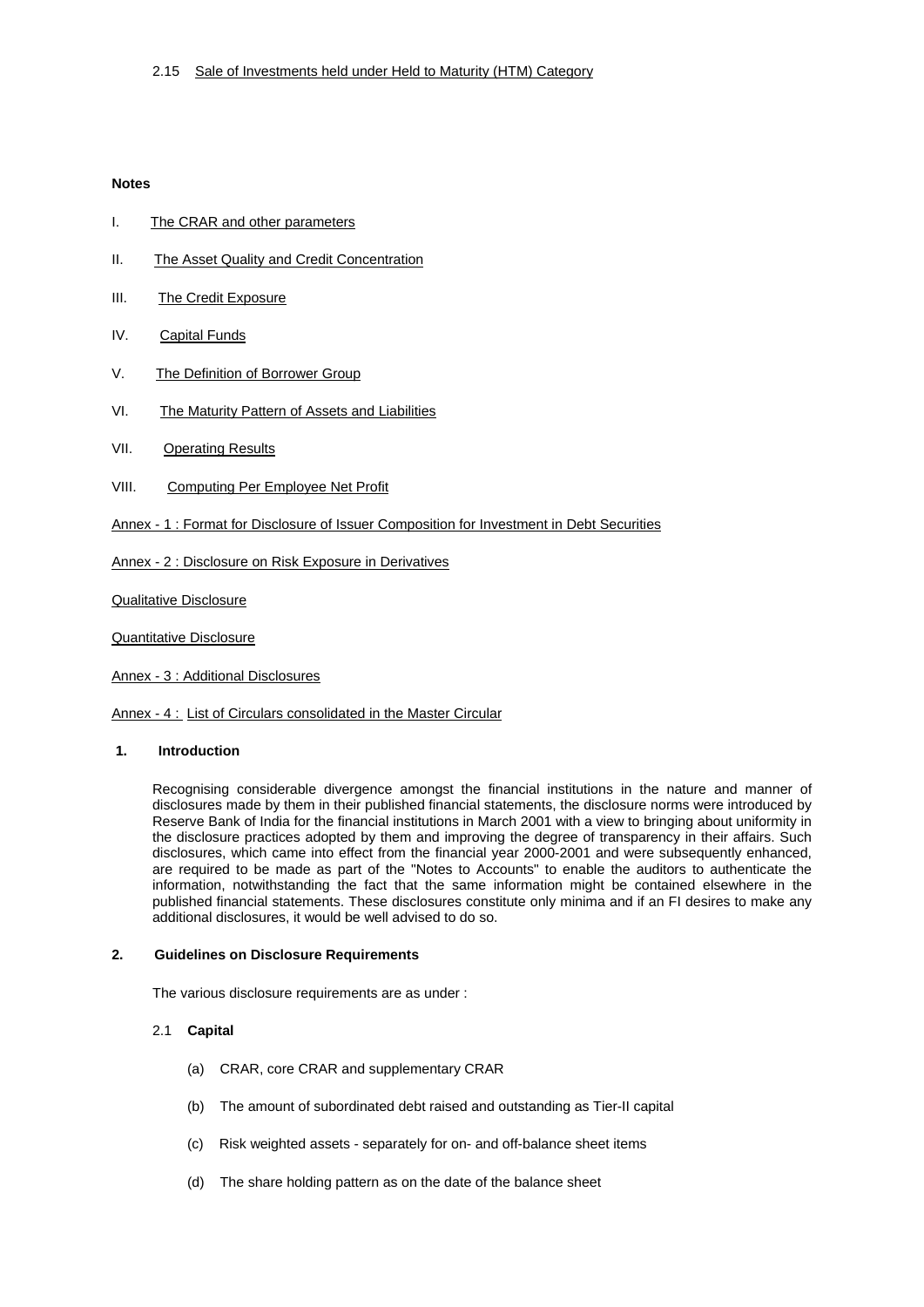## 2.2 **Asset Quality and Credit Concentration**

- (e) Percentage of net NPAs to net loans and advances
- (f) Amount and percentage of net NPAs under the prescribed asset classification categories

(g) Amount of provisions made during the year towards Standard assets, NPAs, investments (other than those in the nature of an advance), income tax

- (h) Movement in net NPAs
- $(i)$  Credit exposure as percentage to capital funds and as percentage to total assets, in respect of :
	- \* The largest single borrower;
	- \* The largest borrower group;
	- \* The 10 largest single borrowers;
	- \* The 10 largest borrower groups;

(Names of the borrowers / borrower groups need not be disclosed).

(j) Credit exposure to the five largest industrial sectors (if applicable) as percentage to total loan assets

## 2.3 **Liquidity**

- (k) Maturity pattern of rupee assets and liabilities; and
- (I) Maturity pattern of foreign currency assets and liabilities, in the following format :

| <b>Items</b>                 | <b>Less</b><br>than or<br>equal to<br>1 year | <b>More</b><br>than a<br>year up<br>to $3$<br>years | <b>More</b><br>than 3<br>years up<br>to $5$<br>years | <b>More</b><br>than 5<br>years up<br>to 7<br>years | <b>More</b><br>than 7<br>years | Total |
|------------------------------|----------------------------------------------|-----------------------------------------------------|------------------------------------------------------|----------------------------------------------------|--------------------------------|-------|
| Rupee assets                 |                                              |                                                     |                                                      |                                                    |                                |       |
| Foreign currency assets      |                                              |                                                     |                                                      |                                                    |                                |       |
| <b>Total assets</b>          |                                              |                                                     |                                                      |                                                    |                                |       |
| Rupee liabilities            |                                              |                                                     |                                                      |                                                    |                                |       |
| Foreign currency liabilities |                                              |                                                     |                                                      |                                                    |                                |       |
| <b>Total liabilities</b>     |                                              |                                                     |                                                      |                                                    |                                |       |
| Total                        |                                              |                                                     |                                                      |                                                    |                                |       |

## 2.4 **Operating Results**

- (m) Interest income as a percentage to average working funds
- (n) Non-interest income as a percentage to average working funds
- (o) Operating profit as a percentage to average working funds
- (p) Return on average assets
- (q) Net Profit per employee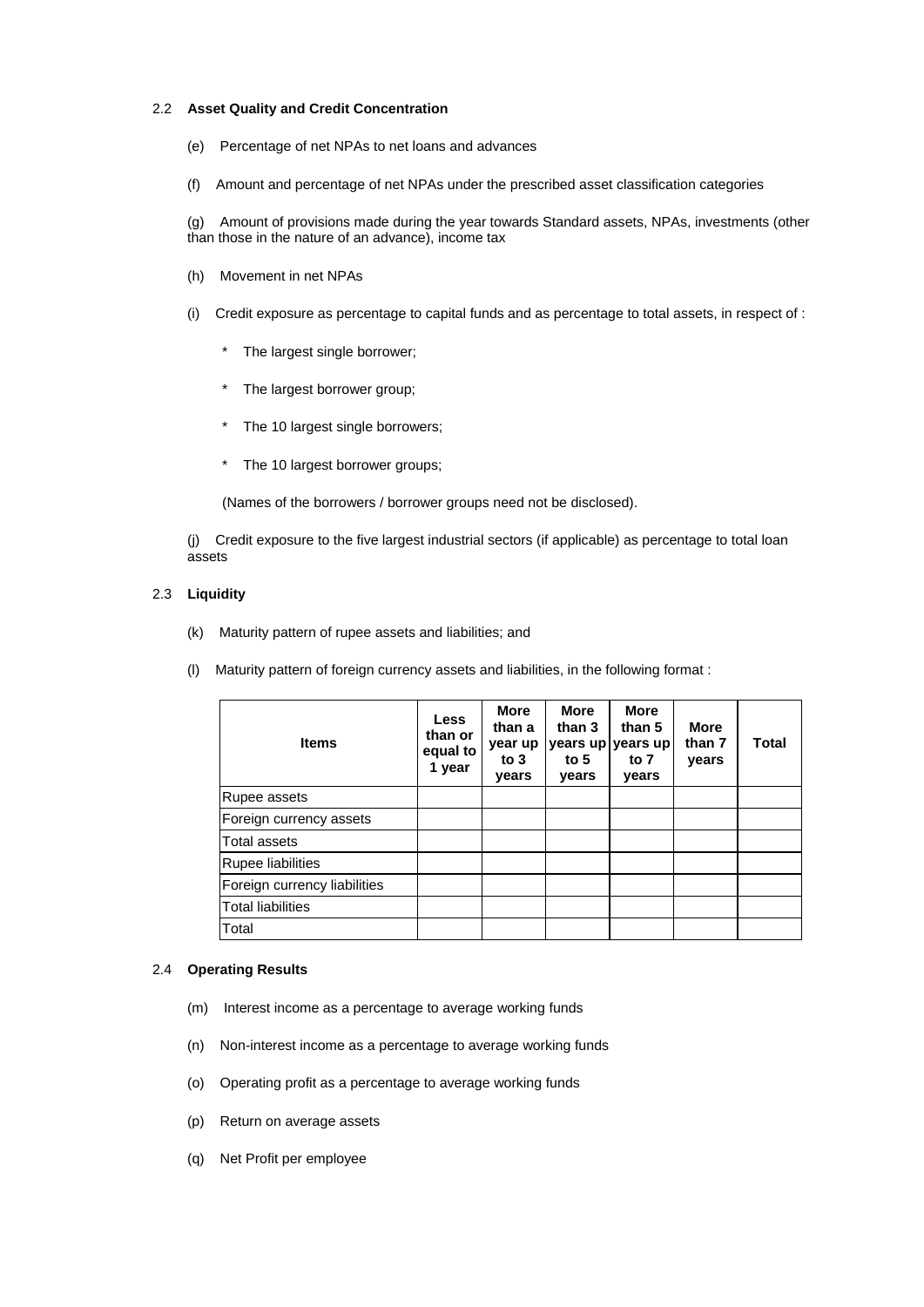## 2.5 **Movement in the provisions**

The movement in the provisions held towards Non Performing Assets and depreciation in investment portfolio should be disclosed as per the following format :

## I. *Provisions for Non Performing Assets (comprising loans, bonds and debentures in the nature of advance and inter-corporate deposits) (excluding provision for standard assets)*

a) Opening balance as at the beginning of the financial year

*Add :* Provisions made during the year

*Less :* Write off, write back of excess provision

b) Closing balance at the close of the financial year

## II. *P rovisions for Depreciation in Investments*

c) Opening balance as at the beginning of the financial year

*Add :*

- i. Provisions made during the year
- ii. Appropriation, if any, from Investment Fluctuation Reserve Account during the year

*Less :*

- i. Write off during the year
- ii. Transfer, if any, to Investment Fluctuation Reserve Account
- d) Closing balance as at the close of the financial year

## 2.6 **Restructured Accounts**

2.6.1 The total amount of loan assets as also of the sub-standard assets / doubtful assets separately, which have been subjected to restructuring, etc should be disclosed.

## 2.6.2 **Review of Prudential Guidelines on Restructuring of Advances by Banks and Financial Institutions**

1. As indicated in paragraph 8[1 of the Monetary Policy Statement 2013-14 announced on](http://rbi.org.in/scripts/NotificationUser.aspx?Id=7956&Mode=0#P81)  [May 3, 2013, 'Prudential guidelines on restructuring of advances by banks / financial](http://rbi.org.in/scripts/NotificationUser.aspx?Id=7956&Mode=0#P81)  [institutions' have been revised taking into account the recommendations of the Working Grou](http://rbi.org.in/scripts/NotificationUser.aspx?Id=7956&Mode=0#P81)p (Chairman : Shri B. Mahapatra) constituted in this regard and the comments received on the Draft Guidelines issued vide DBOD.BP.BC.No./21.04.132/2012-13 dated January 31, 2013.

2. The revised instructions are given in the Annex 4, enumerating only the changed principles / instructions on the subject. Thus, these guidelines should be read in conjunction with instructions on the subject contained in **Part B** of the Master Circular DBOD.No.BP.BC.9/21.04.048/2012-13 dated July 2, 2013 on 'Prudential Norms on Income Recognition, Asset Classification and Provisioning pertaining to Advances', which is an updated compilation of 'Prudential Guidelines on Restructuring of Advances' dated August 27, 2008 and subsequent circulars and Mail-Box Clarifications issued on the subject.

## 2.6.3 **Particulars of Accounts Restructured**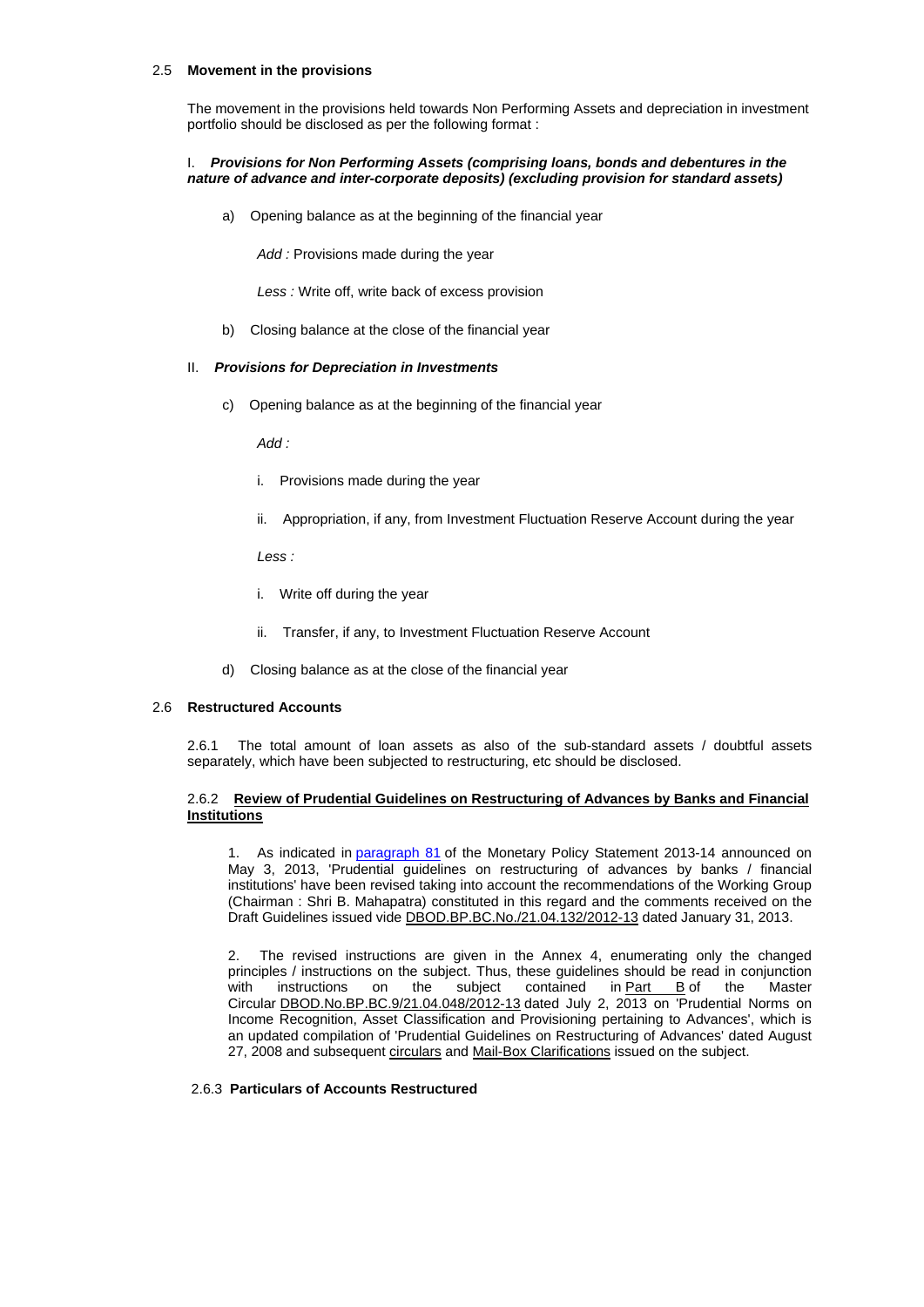|              |                                                                                                                                                                                                          |                             |                   |                     |                                      |    |               |                   |                                        |                    |    |               |                   |                     |                    |                   |            |                   | (Amount in ₹ Crore) |                    |           |            |
|--------------|----------------------------------------------------------------------------------------------------------------------------------------------------------------------------------------------------------|-----------------------------|-------------------|---------------------|--------------------------------------|----|---------------|-------------------|----------------------------------------|--------------------|----|---------------|-------------------|---------------------|--------------------|-------------------|------------|-------------------|---------------------|--------------------|-----------|------------|
| SI           |                                                                                                                                                                                                          | Type of Restructuring→      |                   |                     | <b>Under CDR</b><br><b>Mechanism</b> |    |               |                   | <b>Under SME Debt</b><br>Restructuring | <b>Mechanism</b>   |    |               |                   |                     | <b>Others</b>      |                   |            |                   |                     | <b>Total</b>       |           |            |
| No           | Asset Classification→<br>Details $\downarrow$                                                                                                                                                            |                             | St-<br>an-<br>da- | Su-<br>bSt-<br>and- | Do-<br>ubt-<br>ful                   | SS | Lo-To-<br>tal | St-<br>an-<br>da- | Su-<br>bSt-<br>and-                    | Do-<br>ubt-<br>ful | SS | Lo-To-<br>tal | St-<br>an-<br>da- | Su-<br>bSt-<br>and- | Do-<br>ubt-<br>ful | Lo-<br>${\sf ss}$ | To-<br>tal | St-<br>an-<br>da- | Su-<br>bSt-<br>and- | Do-<br>ubt-<br>ful | Lo-<br>SS | To-<br>tal |
| $\mathbf{1}$ | Restru-                                                                                                                                                                                                  | No. of borro-               | rd                | ard                 |                                      |    |               | rd                | ard                                    |                    |    |               | rd                | ard                 |                    |                   |            | rd                | ard                 |                    |           |            |
|              | ctured<br>Accounts as                                                                                                                                                                                    | wers                        |                   |                     |                                      |    |               |                   |                                        |                    |    |               |                   |                     |                    |                   |            |                   |                     |                    |           |            |
|              | on April 1 of<br>the FY<br>(opening<br>figures)*                                                                                                                                                         | Amount outst-<br>anding     |                   |                     |                                      |    |               |                   |                                        |                    |    |               |                   |                     |                    |                   |            |                   |                     |                    |           |            |
|              |                                                                                                                                                                                                          | Prov-<br>ision there-<br>on |                   |                     |                                      |    |               |                   |                                        |                    |    |               |                   |                     |                    |                   |            |                   |                     |                    |           |            |
| 2            | Fresh restru-<br>cturing during<br>the year                                                                                                                                                              | No. of borro-<br>wers       |                   |                     |                                      |    |               |                   |                                        |                    |    |               |                   |                     |                    |                   |            |                   |                     |                    |           |            |
|              |                                                                                                                                                                                                          | Amount outst-<br>anding     |                   |                     |                                      |    |               |                   |                                        |                    |    |               |                   |                     |                    |                   |            |                   |                     |                    |           |            |
|              |                                                                                                                                                                                                          | Prov-<br>ision there-<br>on |                   |                     |                                      |    |               |                   |                                        |                    |    |               |                   |                     |                    |                   |            |                   |                     |                    |           |            |
| 3            | Upgra-<br>dations to<br>restru-                                                                                                                                                                          | No. of borro-<br>wers       |                   |                     |                                      |    |               |                   |                                        |                    |    |               |                   |                     |                    |                   |            |                   |                     |                    |           |            |
|              | ctured<br>standard<br>category<br>during the FY                                                                                                                                                          | Amount outst-<br>anding     |                   |                     |                                      |    |               |                   |                                        |                    |    |               |                   |                     |                    |                   |            |                   |                     |                    |           |            |
|              |                                                                                                                                                                                                          | Prov-<br>ision there-<br>on |                   |                     |                                      |    |               |                   |                                        |                    |    |               |                   |                     |                    |                   |            |                   |                     |                    |           |            |
| 4            | Restr-<br>uctured<br>standard                                                                                                                                                                            | No. of borro-<br>wers       |                   |                     |                                      |    |               |                   |                                        |                    |    |               |                   |                     |                    |                   |            |                   |                     |                    |           |            |
|              | advances<br>which cease<br>to attract<br>higher                                                                                                                                                          | Amount outst-<br>anding     |                   |                     |                                      |    |               |                   |                                        |                    |    |               |                   |                     |                    |                   |            |                   |                     |                    |           |            |
|              | provisioning<br>and / or<br>additional risk<br>weight at the<br>end of the FY<br>and hence<br>need not be<br>shown as<br>restru-<br>ctured<br>standard<br>advances at<br>the beginning<br>of the next FY | Prov-<br>ision there-<br>on |                   |                     |                                      |    |               |                   |                                        |                    |    |               |                   |                     |                    |                   |            |                   |                     |                    |           |            |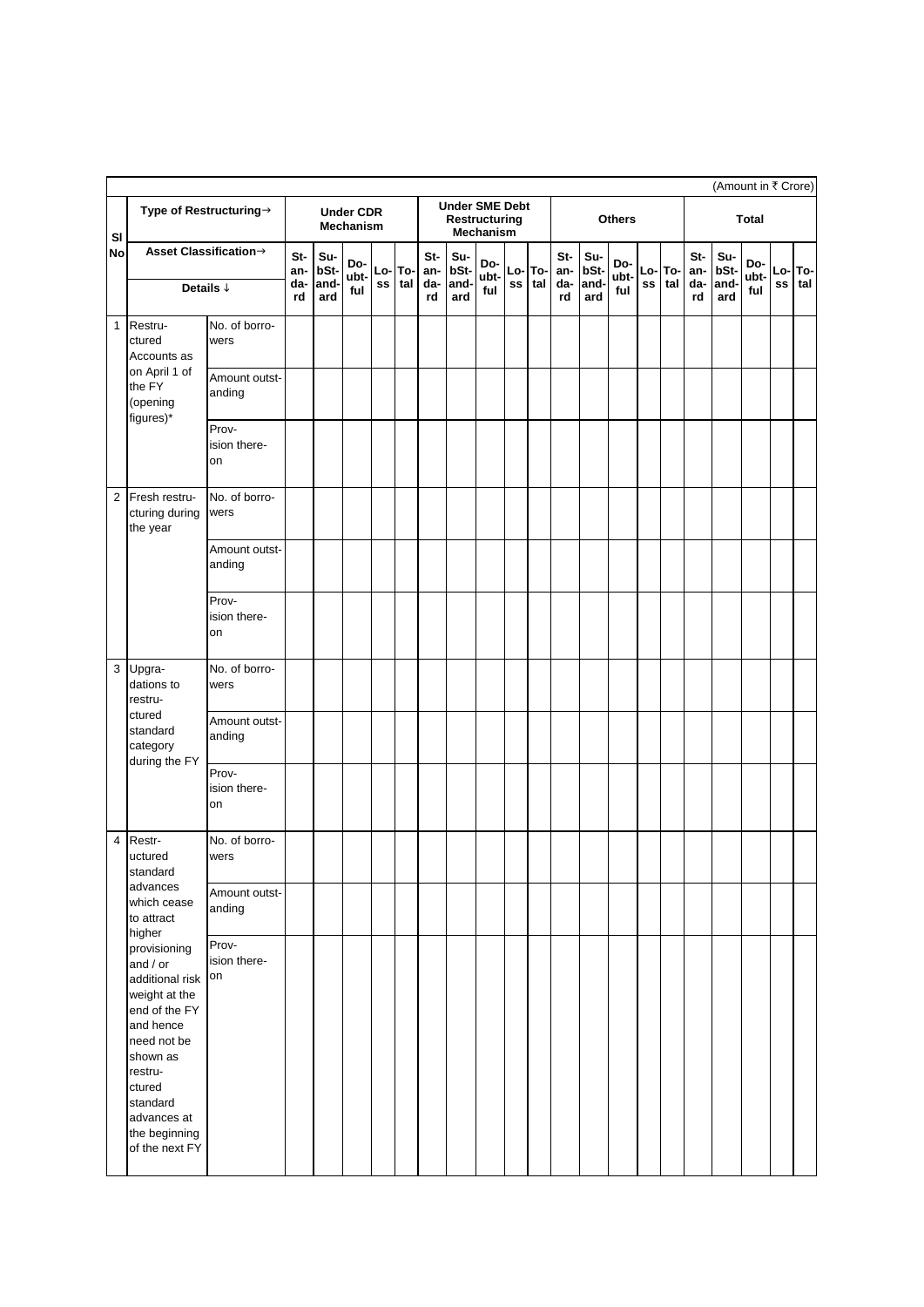| 5              | Downgr-<br>adations of<br>restru-                 | No. of borro-<br>wers       |  |  |  |  |  |  |  |  |  |  |
|----------------|---------------------------------------------------|-----------------------------|--|--|--|--|--|--|--|--|--|--|
|                | ctured<br>accounts<br>during the FY               | Amount outst-<br>anding     |  |  |  |  |  |  |  |  |  |  |
|                |                                                   | Prov-<br>ision there-<br>on |  |  |  |  |  |  |  |  |  |  |
| 6              | Write-offs of<br>restru-<br>ctured                | No. of borro-<br>wers       |  |  |  |  |  |  |  |  |  |  |
|                | accounts<br>during the FY                         | Amount outst-<br>anding     |  |  |  |  |  |  |  |  |  |  |
| $\overline{7}$ | Restru-<br>ctured<br>Accounts as                  | No. of borro-<br>wers       |  |  |  |  |  |  |  |  |  |  |
|                | on March 31<br>of the FY<br>(closing<br>figures*) | Amount outst-<br>anding     |  |  |  |  |  |  |  |  |  |  |
|                |                                                   | Prov-<br>ision there-<br>on |  |  |  |  |  |  |  |  |  |  |

Excluding the figures of Standard Restructured Advances which do not attract higher provisioning or risk weight (if applicable).

For the purpose of disclosure in the above Format, the following instructions are required to be followed :

(i) Advances restructured under CDR Mechanism, SME Debt Restructuring Mechanism and other categories of restructuring should be shown separately.

(ii) Under each of the above categories, restructured advances under their present asset classification, i.e. standard, sub-standard, doubtful and loss should be shown separately.

(iii) Under the 'standard' restructured accounts; accounts, which have objective evidence of no lo nger having inherent credit weakness, need not be disclosed. For this purpose, an objec tive criteria for accounts not having inherent credit weakness is discussed below :

provision higher than what is required for otherwise standard accounts in the first two years from the date of restructuring. In case of moratorium on payment of interest / (a) As regards restructured accounts classified as standard advances, in view of the inherent credit weakness in such accounts, banks are required to make a general principal after restructuring, such advances attract the higher general provision for the period covering moratorium and two years thereafter.

(b) Further, restructured standard unrated corporate exposures and housing loans are also subjected to an additional risk weight of 25 percentage point with a view to reflect the higher element of inherent risk which may be latent in such entities (cf. paragraph 5.8.3 of [circular DBOD.No.BP.BC.90/20.06.001/2006-07 dated April 27, 2007](http://rbi.org.in/scripts/NotificationUser.aspx?Id=3464&Mode=0) on 'Prudential Guidelines on Capital Adequacy and Market Discipline - Implementation of the New Capital Adequacy Framework' and paragraph 4 of circular DBOD.No.BP.BC.76 / 21.04.0132/2008-09 dated November 3, 2008 on 'Prudential Guidelines on Restructuring of Advances by Banks' respectively).

(c) The aforementioned [(a) and (b)] additional / higher provision and risk weight cease to be applicable after the prescribed period if the performance is as per the rescheduled programme. However, the diminution in the fair value will have to be assessed on each balance sheet date and provision should be made as required.

(d) Restructured accounts classified as sub-standard and doubtful (non-performing) advances, when upgraded to standard category also attract a general provision higher than what is required for otherwise standard accounts for the first year from the date of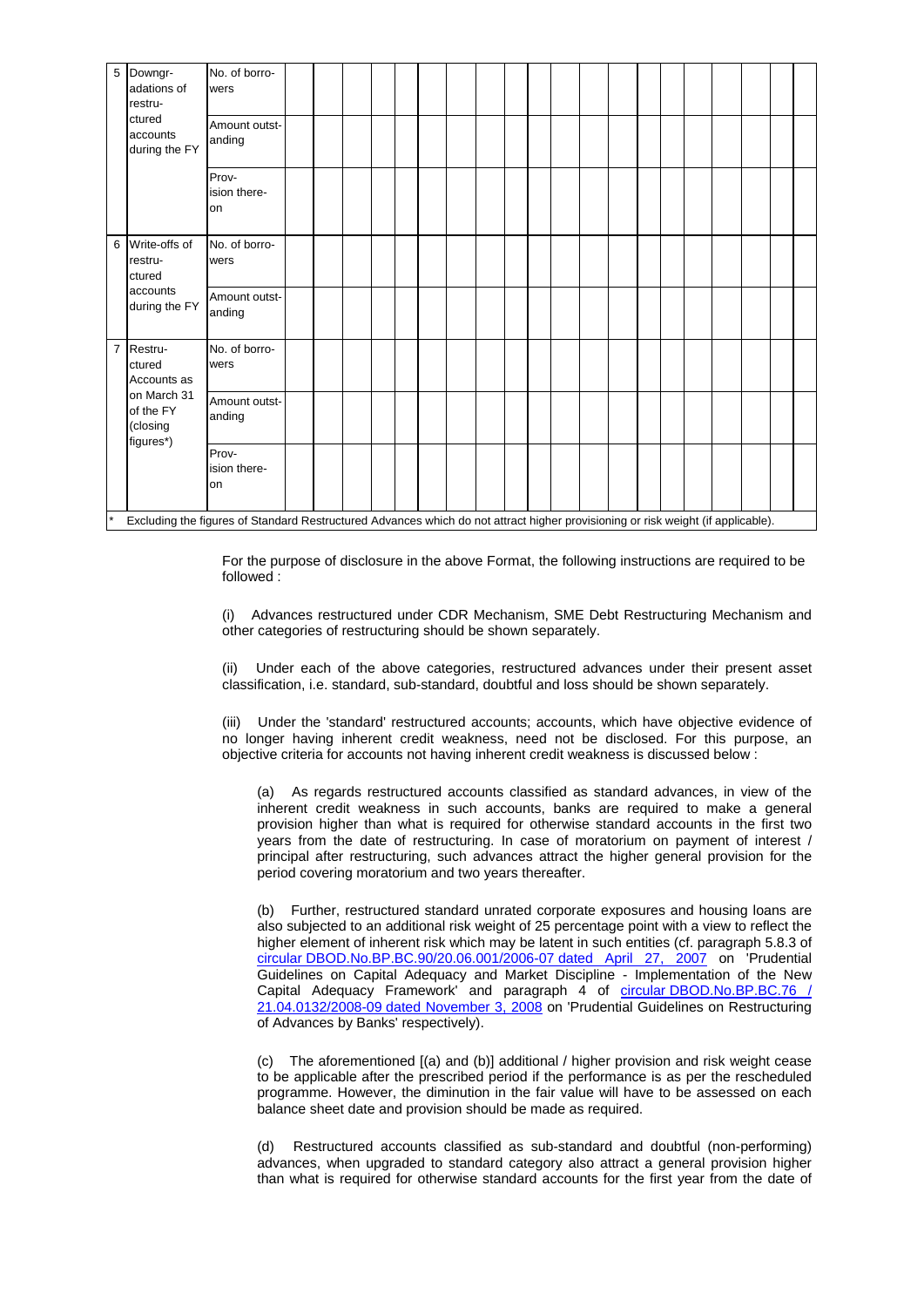up-gradation, in terms of extant guidelines on provisioning requirement of restructured accounts. This higher provision ceases to be applicable after one year from the date of upgradation if the performance of the account is as per the rescheduled programme. However, the diminution in the fair value will have to be assessed on each balance sheet date and provision made as required.

such advances, henceforth, would no longer be required to be disclosed by banks as restructured standard accounts in the "Notes on Accounts" in their Annual Balance (e) Once the higher provisions and / or risk weights (if applicable and as prescribed from time to time by RBI) on restructured standard advances revert to the normal level on account of satisfactory performance during the prescribed periods as indicated above, Sheets. However, banks should keep an internal record of such restructured accounts till the provisions for diminution in fair value of such accounts are maintained.

(iv) Disclosures should also indicate the intra category movements both on upgradation of restructured NPA accounts as well as on slippage. These disclosures would show the movement in restructured accounts during the financial year on account of addition, upgradation, downgradation, write off, etc.

restructured along with the restructured part or facility. This means that even if only one of the (v) While disclosing the position of restructured accounts, banks must disclose the total amount outstanding in all the accounts / facilities of borrowers whose accounts have been facilities / accounts of a borrower has been restructured, the bank should also disclose the entire outstanding amount pertaining to all the facilities / accounts of that particular borrower.

'restructured NPA' accounts to 'standard asset classification from substandard or doubtful category' as the case may be. These will attract higher provisioning and / or risk weight' during (vi) Upgradation during the year (Sl No. 3 in the Disclosure Format) means movement of the 'prescribed period' as prescribed from time to time. Movement from one category into another will be indicated by a (-) and a (+) sign respectively in the relevant category.

(vii) Movement of Restructured standard advances (Sr. No. 4 in the Disclosure Format) out of the category into normal standard advances will be indicated by a (-) sign in the column "Standard".

(viii) Downgradation from one category to another would be indicated by  $(\cdot)$  ve and  $(\cdot)$  ve sign in the relevant categories.

(ix) Upgradation, downgradation and write-offs are from their existing asset classifications.

(x) All disclosures are on the basis of current asset classification and not 'pre-restructuring' asset classification.

thereto also) to existing restructured accounts. Similarly, reductions in the quantity of restructured accounts can be shown under Sr.No.6 'write-offs of restructured accounts during (xi) Additional / fresh sanctions made to an existing restructured account can be shown under Sr. No. 2 'Fresh Restructuring during the year' with a footnote stating that the figures under Sr. No.2 include Rs. xxx crore of fresh / additional sanction (number of accounts and provision the year' with a footnote stating that that it includes Rs. xxx crore (no. of accounts and provision thereto also) of reduction from existing restructured accounts by way of sale / recovery.

categories - Restructured standard advances which cease to attract higher risk weight and / or provision - reductions due to write-offs / sale / recovery, etc. However, if due to some unforeseen / any other reason, arithmetical accuracy is not achieved, then the difference should be reconciled and explained by way of a foot-note. (xii) Closing balance as on March 31st of a FY should tally arithmetically with opening balance as on April 1st of the FY + Fresh Restructuring during the year including additional / fresh sanctions to existing restructured accounts + Adjustments for movement across asset

## 2.7 **Details of financial assets sold to Securitisation / Reconstruction Company for Asset Re onstruction c**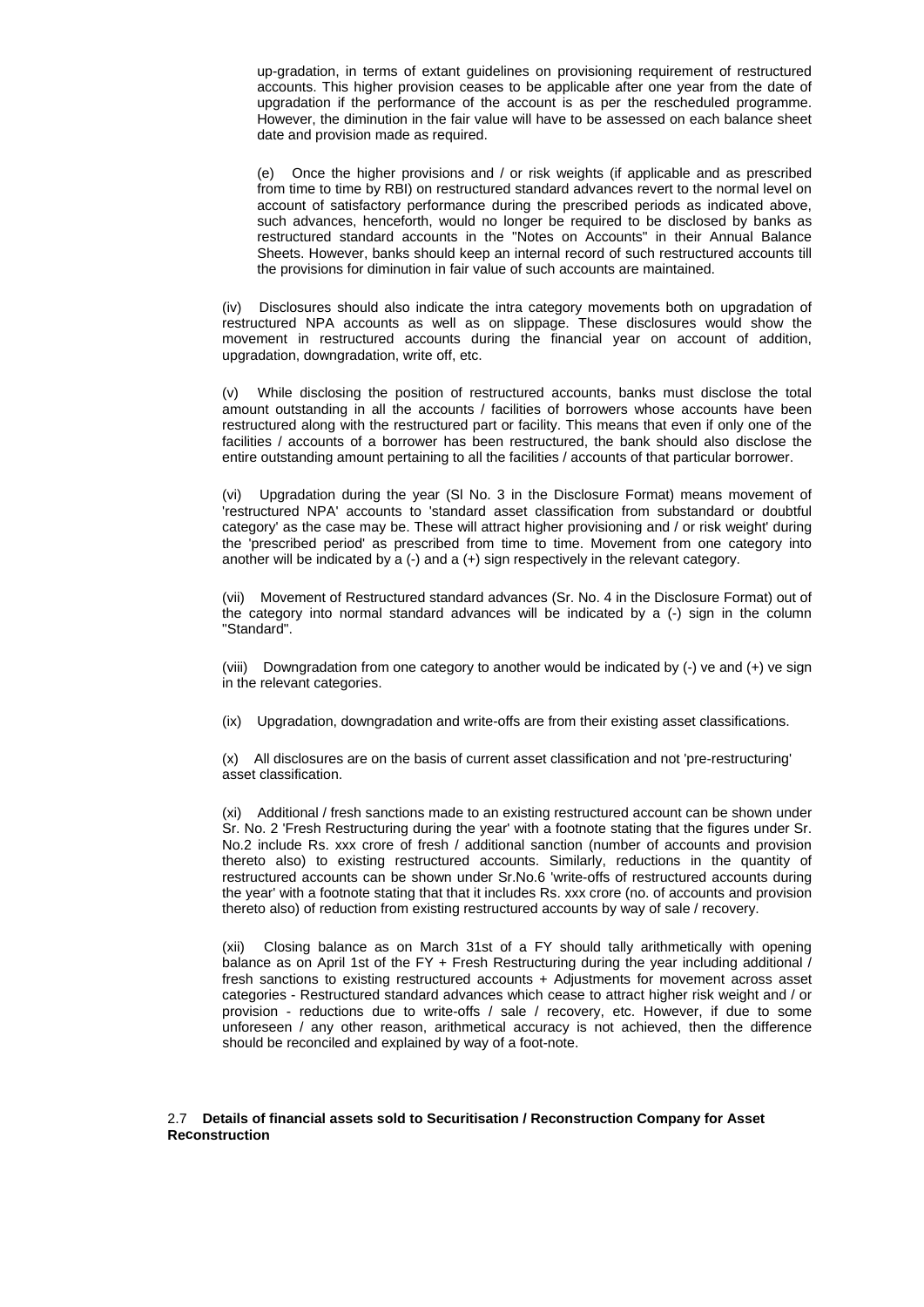|       |                                                                                             |                        | (Amount in ₹ crore)     |
|-------|---------------------------------------------------------------------------------------------|------------------------|-------------------------|
|       | <b>Particulars</b>                                                                          | <b>Current</b><br>year | <b>Previous</b><br>year |
| (i)   | No. of accounts                                                                             |                        |                         |
| (ii)  | Aggregate value (net of provisions)<br>of accounts sold to SC / RC                          |                        |                         |
| (iii) | Aggregate consideration                                                                     |                        |                         |
| (iv)  | Additional consideration realized in<br>respect of accounts transferred in<br>earlier years |                        |                         |
| (v)   | Aggregate gain / loss over net book<br>value                                                |                        |                         |

## 2.8 **Forwa rd Rate Agreements and Interest Rate Swaps**

The following disclosures should be made in the note to the balance sheet :

### *Forward Rate Agreement / Interest Rat e Swap*

|      |                                                                                                                    |      | (Amount in ₹ crore)             |
|------|--------------------------------------------------------------------------------------------------------------------|------|---------------------------------|
|      | <b>Particulars</b>                                                                                                 | year | <b>Current Previous</b><br>year |
| i)   | The notional principal of<br>swap agreements                                                                       |      |                                 |
| ii)  | Losses which would be<br>incurred if counterparties<br>failed to fulfill their obligations<br>under the agreements |      |                                 |
| iii) | Collateral required by the<br>bank upon entering into<br>swaps                                                     |      |                                 |
| iv)  | Concentration of credit risk<br>arising from the swaps \$                                                          |      |                                 |
| v)   | The fair value of the swap<br>book @                                                                               |      |                                 |

## **Note**

Nature and terms of the swaps including information on credit and market risk and the accounting policies adopted for recording the swaps should also be disclosed.

\$ Examples of concentration could be exposures to particular industries or swaps with highly geared companies.

the estimated amount that the bank would receive or pay to terminate the swap agreements as on the balance sheet date. For a trading swap the fair value would be its mark to market value. @ If the swaps are linked to specific assets, liabilities, or commitments, the fair value would be

### 2.9 **Interest Rate Derivatives**

The FIs dealing in interest rate derivatives on exchanges should disclose as a part of the 'notes on accounts' to balance sheets the following details :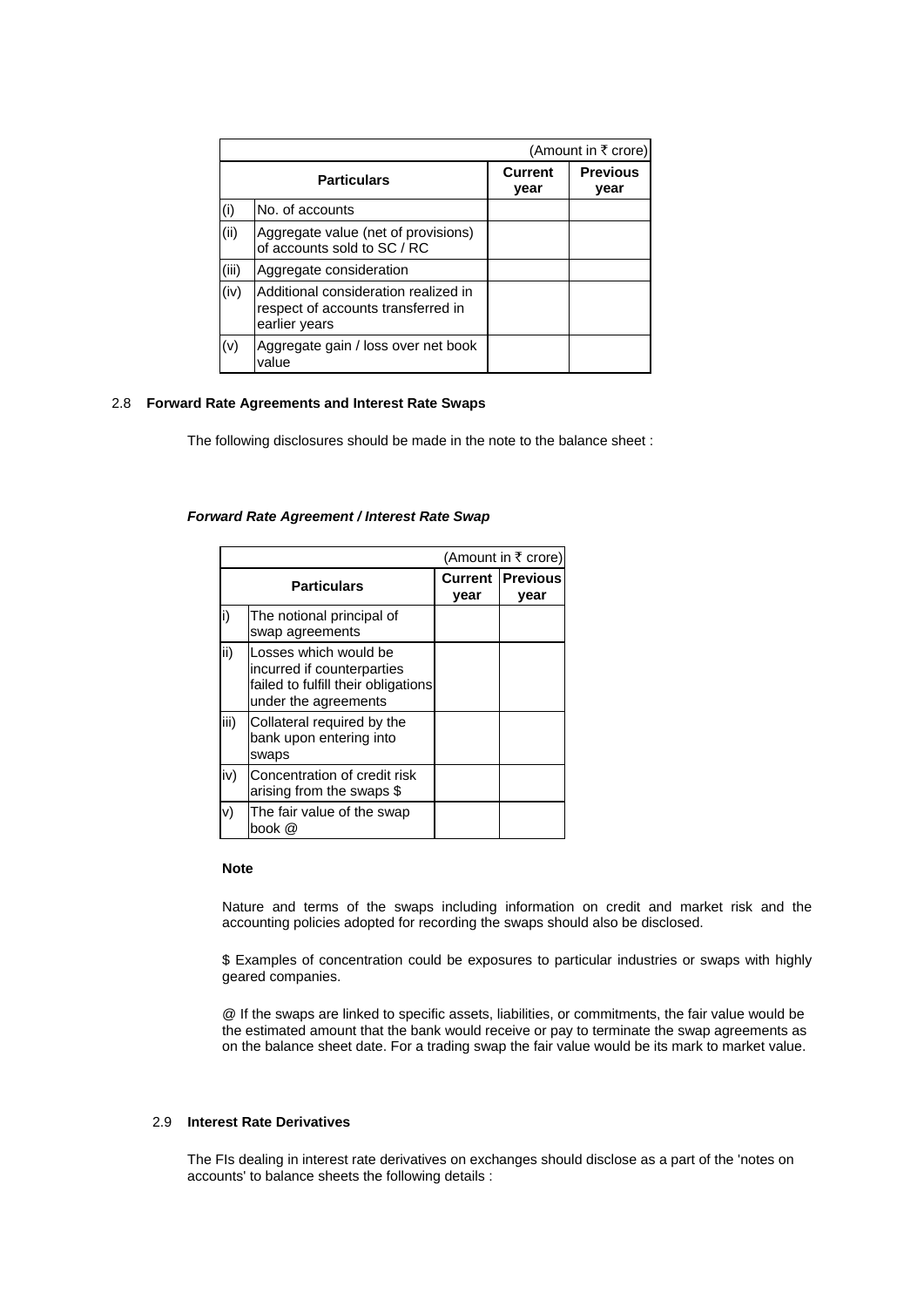| S.  |     |                                                                                                                                    | Amount in |
|-----|-----|------------------------------------------------------------------------------------------------------------------------------------|-----------|
| No. |     | <b>Particulars</b>                                                                                                                 |           |
|     |     |                                                                                                                                    | Rs. crore |
| 1.  |     | Notional principal amount of exchange traded interest rate derivatives undertaken during the<br>year (instrument-wise)             |           |
|     | (a) |                                                                                                                                    |           |
|     | (b) |                                                                                                                                    |           |
|     | (c) |                                                                                                                                    |           |
| 2.  |     | Notional principal amount of exchange traded interest rate derivatives outstanding as on 31st<br>March _____ (instrument-wise)     |           |
|     | (a) |                                                                                                                                    |           |
|     | (b) |                                                                                                                                    |           |
|     | (c) |                                                                                                                                    |           |
| 3.  |     | Notional principal amount of exchange traded interest rate derivatives outstanding and not<br>"highly effective" (instrument-wise) |           |
|     | (a) |                                                                                                                                    |           |
|     | (b) |                                                                                                                                    |           |
|     | (c) |                                                                                                                                    |           |
| 4.  |     | Mark-to-market value of exchange traded interest rate derivatives outstanding and not "highly"<br>effective" (instrument-wise)     |           |
|     |     |                                                                                                                                    |           |
|     |     |                                                                                                                                    |           |
|     |     |                                                                                                                                    |           |

## 2.10 **Investments in Non Government Debt Securities**

The FIs should disclose the details of the issuer composition of investments made through private placement and the non-performing investments in the 'Notes on Accounts' of the balance sheet in the format furnished in Annex 1.

## 2.11 Consolidated Financial Statements (CFS)

## 2.11. 1 *Extent of Consolidation*

consolidation would be that of the Management of the parent entity. In case, its Statutory Auditors are of the opinion that an entity, which ought to have been consolidated, has been omitted, they should incorporate their comments in this regard in the "Auditors Report". A parent, presenting the CFS, should consolidate the financial statements of all subsidiaries domestic as well as foreign, except those specifically permitted to be excluded under the AS-21 the ICAI. The reasons for not consolidating a subsidiary should be disclosed in the CFS. The responsibility of determining whether a particular entity should be included or not for

## 2.11. 2 *Accounting Policies*

subsidiaries.) If it is not practicable to do so, that fact should be disclosed together with the proportions of the items in the consolidated financial statements to which the different CFS should be prepared using uniform accounting policies for like transactions and other events in similar circumstances. (For the purpose, the FIs should rely on a Statement of Adjustments for non-uniform accounting policies furnished by the statutory auditors of the accounting policies have been applied.

## 2.12 **Disclosures on Risk Exposures in Derivatives**

Best international practices require meaningful and appropriate disclosures of FIs' exposures to risk and their strategy towards managing the risk. FIs should make meaningful disclosures of their derivatives portfolio. A minimum framework for disclosures by FIs on their risk exposures in derivatives is furnished in Annex 2. The disclosure format includes both qualitative and quantitative aspects and has been devised to provide a clear picture of the exposure to risks in derivatives, risk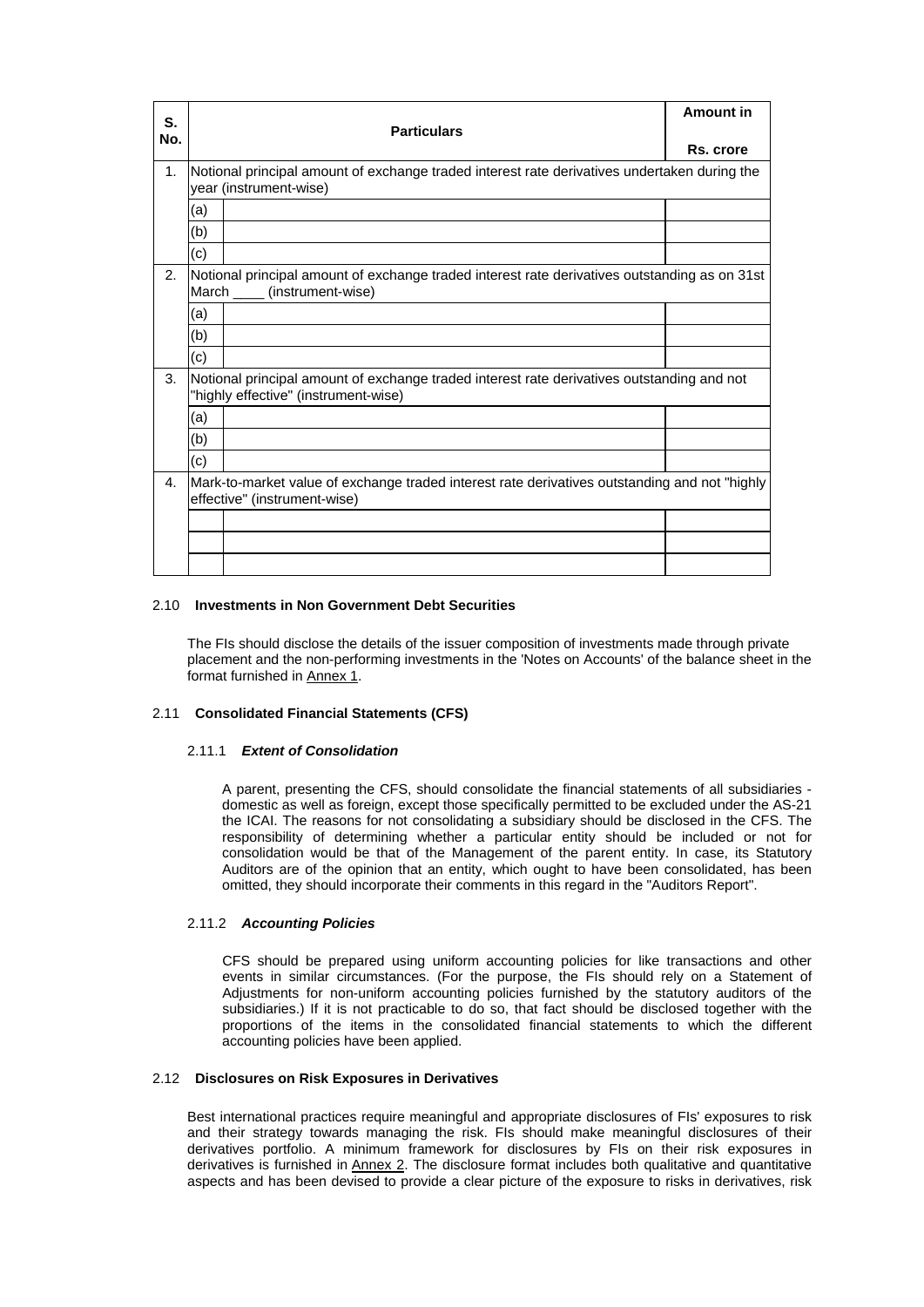management systems, objectives and policies. FIs should make these disclosures as a part of the 'Notes on Accounts' to the Balance Sheet with effect from March 31, 2005 (June 30, 2005 in the case of National Housing Bank).

## 2.13 **Exposures where the FI had exceeded the Prudential Exposure Limits during the year**

statements in respect of the exposures where the FI had exceeded the prudential exposure limits during the year. The FI should make appropriate disclosures in the 'Notes on account' to the annual financial

## 2.14 **Additional Disclosures by FIs in Notes to Accounts**

operations of FIs by stipulating comprehensive disclosures in tune with the international best practices. Reserve Bank has been taking several steps from time to time to enhance transparency in the

The Financial Institutions should furnish the Additional Disclosures in "Notes to Accounts" in their balance sheets as per the prescribed formats furnished in Annex 3.:

## 2.15 **Sale of Investments held under Held to Maturity (HTM) Category**

over market value for which provision is not made. This disclosure is required to be made in 'Notes to Accounts' in FI's audited Annual Financial Statements. If the value of sales and transfers of securities to / from HTM category exceeds 5 per cent of the book value of investments held in HTM category at the beginning of the year, FI should disclose the market value of the investments held in the HTM category and indicate the excess of book value

## **Notes :**

## **(I) CRAR and other parameters**

CRAR and other related parameters, determined as per the extant capital adequacy norms for the FIs, should be disclosed.

## **(II) The Asset Quality and Credit Concentration**

For the purpose of asset quality and credit concentration, the following should also be reckoned for determining the amount of loans and advances and NPAs and included in the disclosures :

 *and Debentures :* The bonds and debentures should be treated in the nature of advance (i) *Bonds* when :

- The debenture / bond is issued as part of the proposal for project finance and the tenor of the bond / debenture is for three years and above.

and

- The FI has a significant stake (i.e. 10% or more) in the issue.

and

- The issue is a part of private placement i.e. the borrower has approached the FI, and not part of a public issue where the FI has subscribed in response to an invitation.

(ii) *Preference Shares:* The preference shares, other than convertible preference shares, acquired as part of project financing and meeting the criteria as at (i) above.

(iii) *Deposits :* The deposits placed with the corporate sector.

## **(III) Credit Exposure**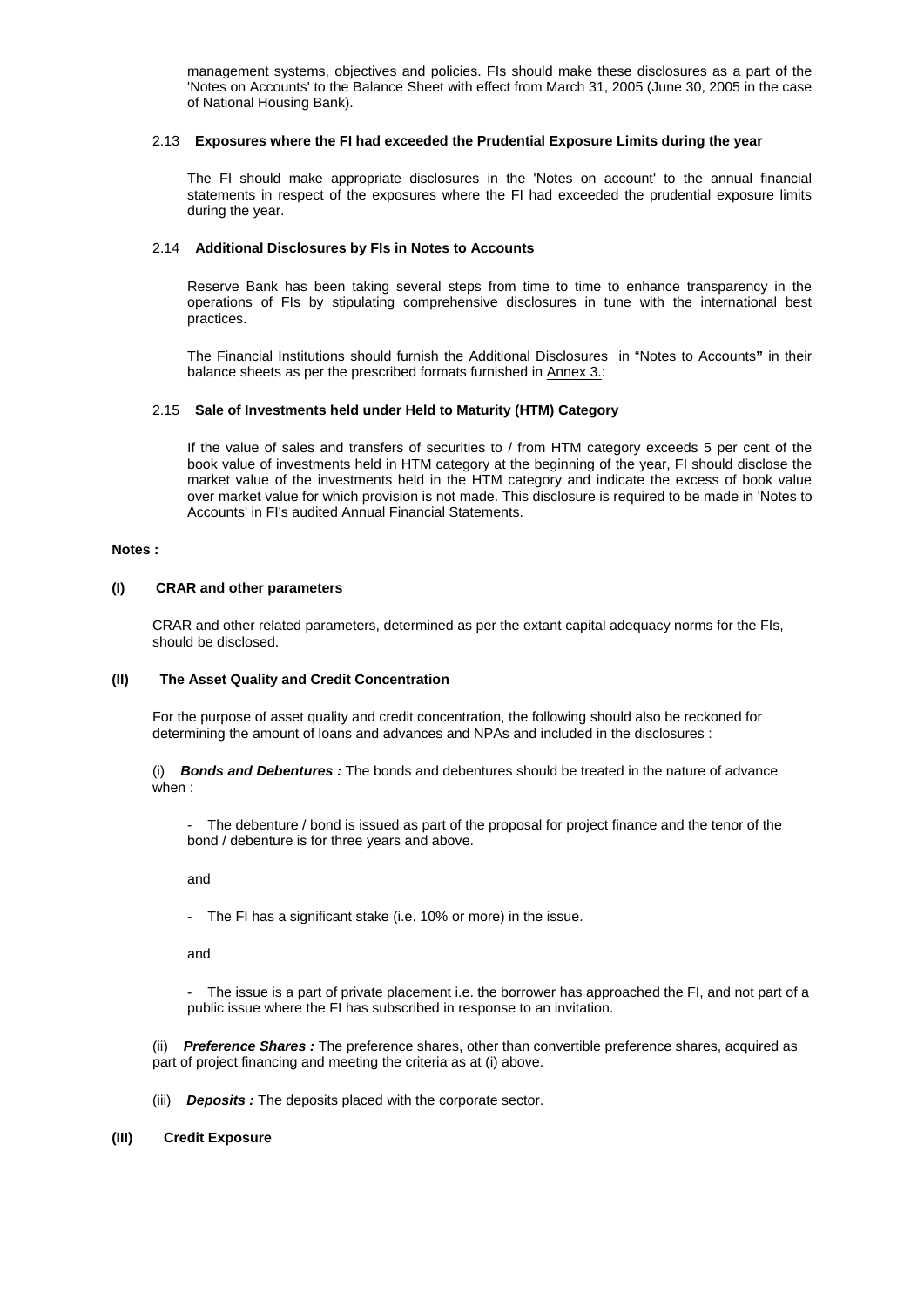"Credit exposure" shall include funded and non-funded credit limits, underwriting and other similar commitments. The sanctioned limits or outstandings , whichever is higher, shall be reckoned for arriving at exposure limit. In case of term loans, however, the exposure limit should be reckoned on the basis of actual outstandings plus undisbursed or undrawn commitments.

However, in cases where disbursements are yet to commence, exposure limit should be reckoned on the basis of the sanctioned limit or the extent upto which the FI has entered into commitments with the borrowing companies in terms of the agreement.

FIs should include in the non-funded credit limit, the forward contracts in foreign exchange and other derivative products like currency swaps, options, etc as per the extant exposure norms.

#### **(IV) Capital Funds**

Capital funds for the purpose of credit concentration, would be the total regulatory capital as defined under capital adequacy standards (i.e. Tier I and Tier II Capital).

#### **(V) Definition of Borrower Group**

The definition of 'borrower group' would be the same as applied by the FIs in complying with group exposure norms.

# **(VI) Maturity pattern of certain items of Assets and Liabilities**

|                                 |       |                |                 |                                |                                    |                                            |                                                |                                      |                                            |                 | (Amount in ₹ crore) |
|---------------------------------|-------|----------------|-----------------|--------------------------------|------------------------------------|--------------------------------------------|------------------------------------------------|--------------------------------------|--------------------------------------------|-----------------|---------------------|
|                                 | Day 1 | 2 to 7<br>days | 8 to 14<br>days | 15 <sub>to</sub><br>28<br>days | 29<br>days<br>to 3<br><b>Month</b> | Over 3<br>month<br>& up<br>to $6$<br>month | Over 6<br><b>Month</b><br>& up<br>to 1<br>year | Over 1<br>year &<br>up to 3<br>years | Over 3<br>years<br>& up<br>to $5$<br>years | Over 5<br>years | Total               |
| Deposits                        |       |                |                 |                                |                                    |                                            |                                                |                                      |                                            |                 |                     |
| Advances                        |       |                |                 |                                |                                    |                                            |                                                |                                      |                                            |                 |                     |
| Investments                     |       |                |                 |                                |                                    |                                            |                                                |                                      |                                            |                 |                     |
| Borrowings                      |       |                |                 |                                |                                    |                                            |                                                |                                      |                                            |                 |                     |
| Foreign Currency<br>assets      |       |                |                 |                                |                                    |                                            |                                                |                                      |                                            |                 |                     |
| Foreign Currency<br>liabilities |       |                |                 |                                |                                    |                                            |                                                |                                      |                                            |                 |                     |

#### **(VII) Operating Results**

For operating results, the working funds and total assets should be taken as the average of the figures as at the end of the previous accounting year, the end of the succeeding half year and the end of the accounting year under report. (The "working funds" refer to the total assets of the FI.)

#### **(VIII) Computing Per Employee Net Profit**

All permanent, full-time employees in all cadres should be reckoned for computing per employee net profit.

------------------- --------------------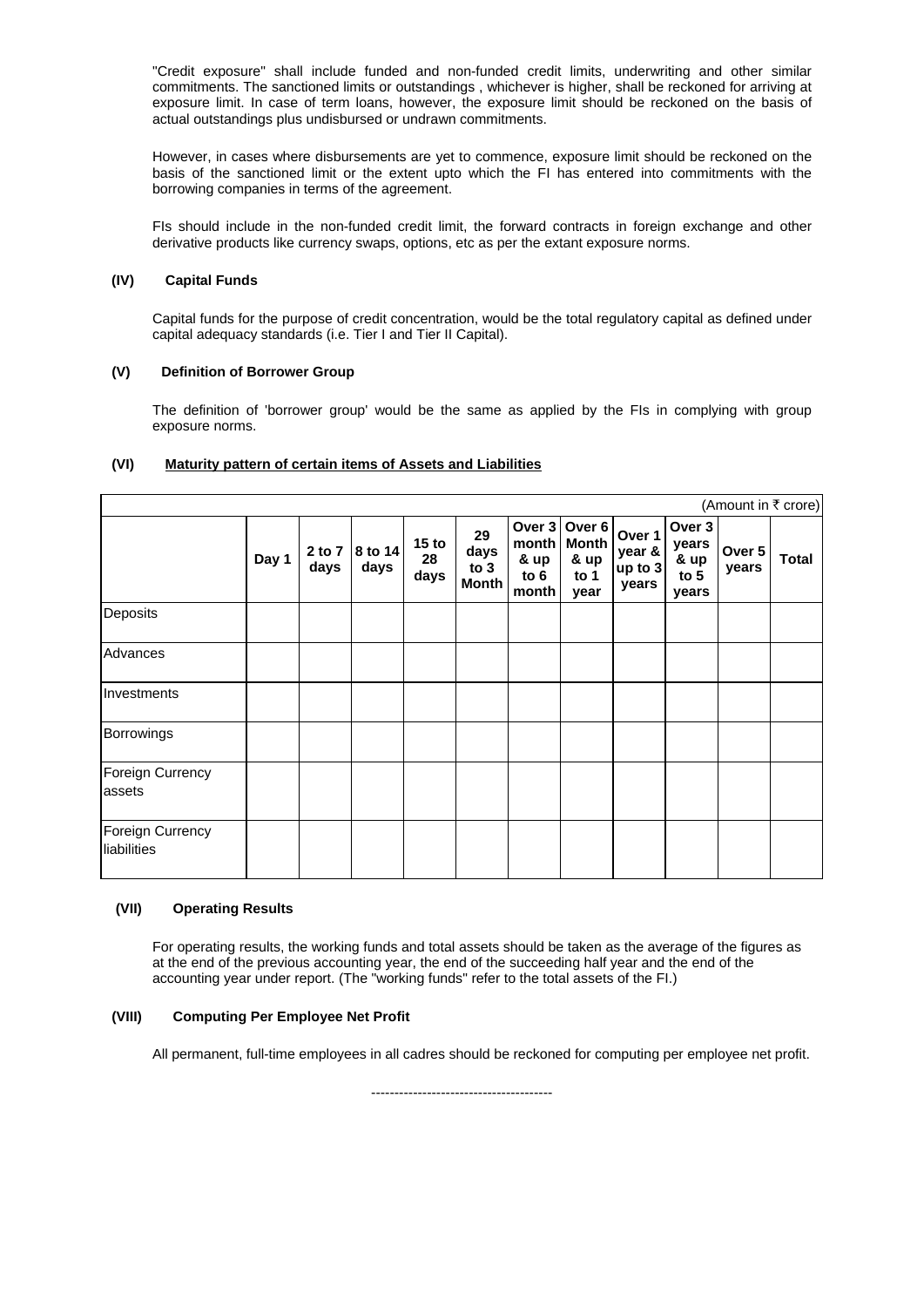# Annex - 1

# **Format for Disclosure of Issuer Composition for Investment in Debt Securities**

## **A. Issuer Categories in respect of Inv estments made**

|  | (As on the date of the balance sheet) |  |  |  |
|--|---------------------------------------|--|--|--|
|--|---------------------------------------|--|--|--|

|                |                                                                                                                                  |        |                                                                      |                                                          |                                        | (Rs. in Crore)                  |  |  |  |  |  |
|----------------|----------------------------------------------------------------------------------------------------------------------------------|--------|----------------------------------------------------------------------|----------------------------------------------------------|----------------------------------------|---------------------------------|--|--|--|--|--|
|                |                                                                                                                                  |        |                                                                      | Amount of                                                |                                        |                                 |  |  |  |  |  |
| Sr.<br>No.     | <b>Issuer</b>                                                                                                                    | Amount | investment<br>made through<br>private<br>placement                   | 'below<br>investment<br>grade'<br><b>Securities held</b> | 'unrated'<br><b>Securities</b><br>held | 'unlisted'<br><b>Securities</b> |  |  |  |  |  |
| (1)            | (2)                                                                                                                              | (3)    | (4)                                                                  | (5)                                                      | (6)                                    | (7)                             |  |  |  |  |  |
| 1.             | <b>PSUs</b>                                                                                                                      |        |                                                                      |                                                          |                                        |                                 |  |  |  |  |  |
| 2.             | <b>FIs</b>                                                                                                                       |        |                                                                      |                                                          |                                        |                                 |  |  |  |  |  |
| 3.             | Banks                                                                                                                            |        |                                                                      |                                                          |                                        |                                 |  |  |  |  |  |
| 4.             | Private corporates                                                                                                               |        |                                                                      |                                                          |                                        |                                 |  |  |  |  |  |
| 5.             | Subsidiaries / Joint<br>ventures                                                                                                 |        |                                                                      |                                                          |                                        |                                 |  |  |  |  |  |
| 6.             | <b>Others</b>                                                                                                                    |        |                                                                      |                                                          |                                        |                                 |  |  |  |  |  |
| 7 <sub>1</sub> | # Provision held towards<br>depreciation                                                                                         |        | <b>XXX</b>                                                           | <b>XXX</b>                                               | <b>XXX</b>                             | <b>XXX</b>                      |  |  |  |  |  |
|                | Total *                                                                                                                          |        |                                                                      |                                                          |                                        |                                 |  |  |  |  |  |
|                | #                                                                                                                                |        | Only aggregate amount of provision held to be disclosed in column 3. |                                                          |                                        |                                 |  |  |  |  |  |
|                |                                                                                                                                  |        | $\star$<br>Notes:                                                    |                                                          |                                        |                                 |  |  |  |  |  |
| 1.             | Total under column 3 should tally with the total of investments included under the following categories in<br>the balance sheet: |        |                                                                      |                                                          |                                        |                                 |  |  |  |  |  |
|                | <b>Shares</b><br>a.                                                                                                              |        |                                                                      |                                                          |                                        |                                 |  |  |  |  |  |
|                | Debentures & Bonds<br>b.                                                                                                         |        |                                                                      |                                                          |                                        |                                 |  |  |  |  |  |
|                | Subsidiaries / joint ventures<br>c.                                                                                              |        |                                                                      |                                                          |                                        |                                 |  |  |  |  |  |
|                | Others<br>d.                                                                                                                     |        |                                                                      |                                                          |                                        |                                 |  |  |  |  |  |
|                | 2.<br>Amounts reported under columns 4, 5, 6 and 7 above might not be mutually exclusive.                                        |        |                                                                      |                                                          |                                        |                                 |  |  |  |  |  |

# **B. Non performing Investments**

|                                           | (Rs. in crore) |
|-------------------------------------------|----------------|
| <b>Particulars</b>                        | <b>Amount</b>  |
| Opening balance                           |                |
| Additions during the year since 1st April |                |
| Reductions during the above period        |                |
| Closing balance                           |                |
| Total provisions held                     |                |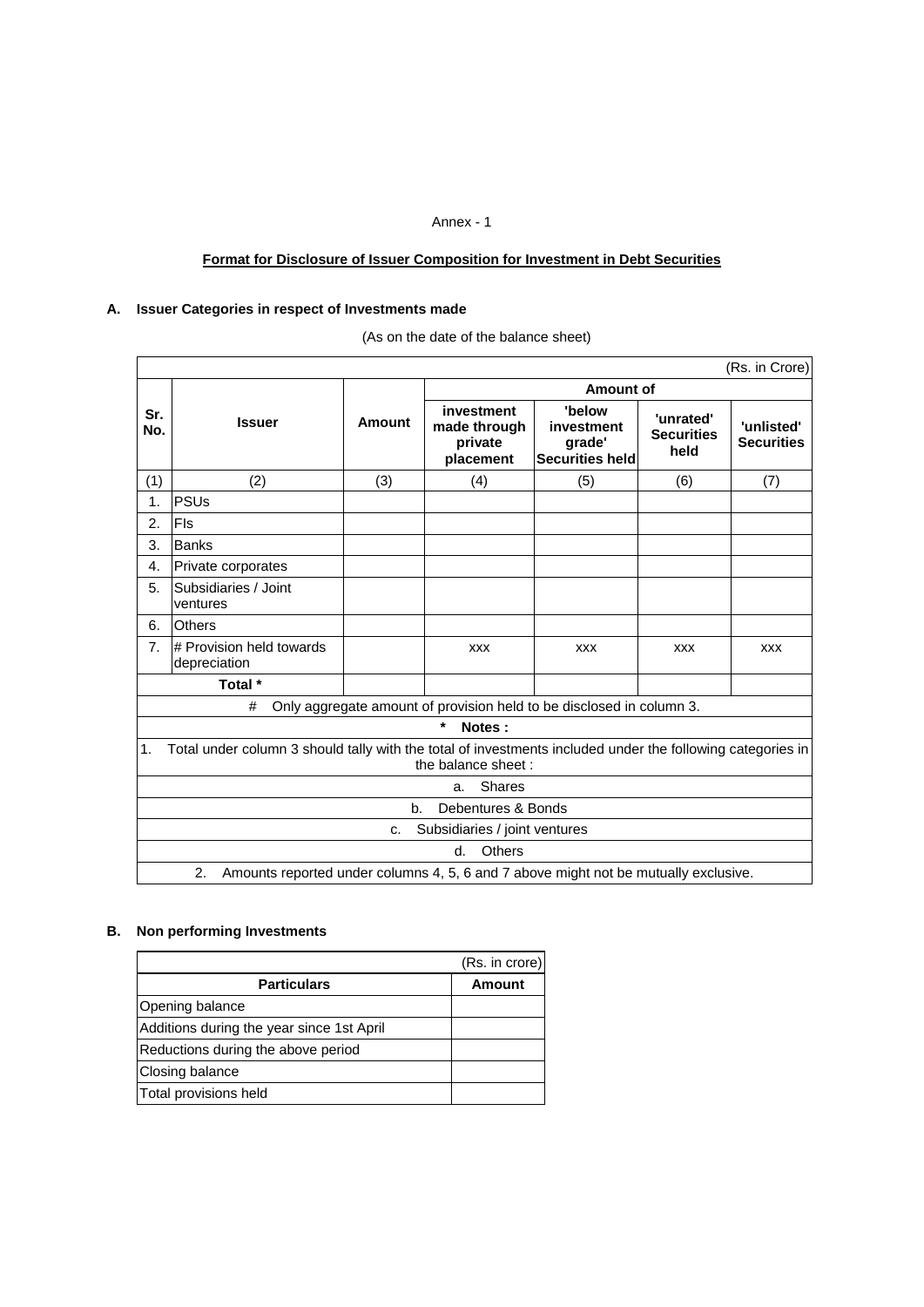## Annex - 2

# **Disclosures on Risk Exposure in Derivatives**

# **Qualitative Disclosure**

FIs shall discuss their risk management policies pertaining to derivatives with particular reference to the extent to which derivatives are used, the associated risks and business purposes served. The discussion shall also include :

- the structure and organization for management of risk in derivatives trading,
- the scope and nature of risk measurement, risk reporting and risk monitoring systems,

- policies for hedging and / or mitigating risk and strategies and processes for monitoring the continuing effectiveness of hedges / mitigants, and

- accounting policy for recording hedge and non-hedge transactions; recognition of income, premiums and discounts; valuation of outstanding contracts; provisioning, collateral and credit risk mitigation.

## **Quantitative Disclosures**

|            |              |                                                                       |                                       | (Rs. in Crore)                             |
|------------|--------------|-----------------------------------------------------------------------|---------------------------------------|--------------------------------------------|
| SI.<br>No. |              | <b>Particular</b>                                                     | <b>Currency</b><br><b>Derivatives</b> | <b>Interest Rate</b><br><b>Derivatives</b> |
| 1.         |              | Derivatives (Notional Principal Amount)                               |                                       |                                            |
|            | a)           | For hedging                                                           |                                       |                                            |
|            | b)           | For trading                                                           |                                       |                                            |
| 2.         |              | <b>Marked to Market Positions [1]</b>                                 |                                       |                                            |
|            | a)           | Asset $(+)$                                                           |                                       |                                            |
|            | $\mathsf{b}$ | Liability (-)                                                         |                                       |                                            |
| 3.         |              | <b>Credit Exposure [2]</b>                                            |                                       |                                            |
| 4.         |              | Likely impact of one percentage change in<br>interest rate (100*PV01) |                                       |                                            |
|            | a)           | on hedging derivatives                                                |                                       |                                            |
|            | b)           | on trading derivatives                                                |                                       |                                            |
| 5.         |              | Maximum and Minimum of 100*PV01 observed<br>during the year           |                                       |                                            |
|            | la)          | on hedging                                                            |                                       |                                            |
|            | $\mathsf{b}$ | on trading                                                            |                                       |                                            |

# **Notes :**

1. The net position should be shown either under asset or liability, as the case should be, for each type of derivatives.

2. FIs should adopt the Current Exposure Method prescribed by RBI on Measurement of Credit Exposure of Deriva tive Products which is described in brief as follows :

In order to calculate the credit exposure equivalent of off-balance sheet interest rate and exchange rate instru ments under Current Exposure Method, a FI would sum :

- the total replacement cost (obtained by "marking to market") of all its contracts with positive value (i.e., when the FI has to receive money from the counterparty), and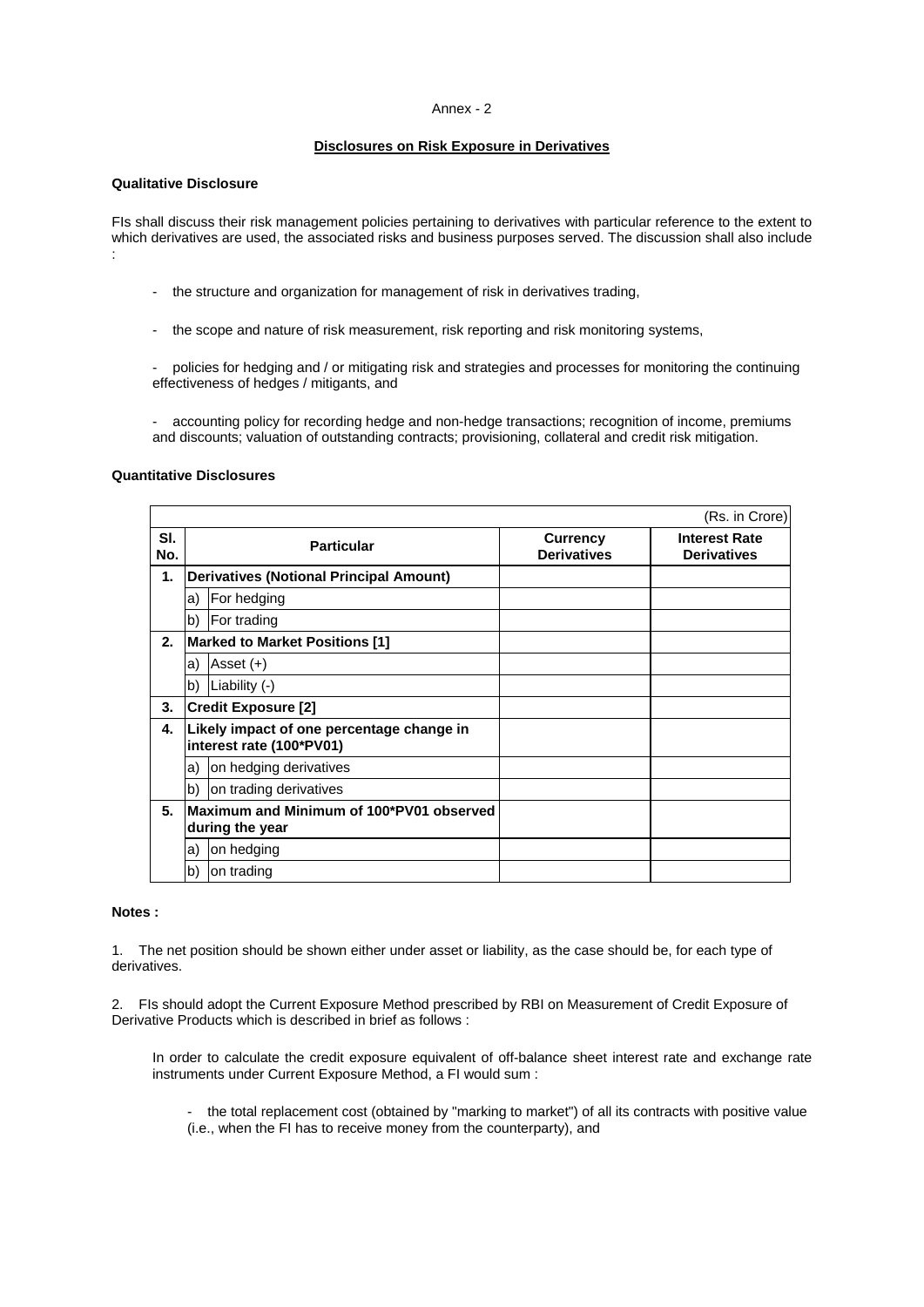- an amount for potential future changes in credit exposure calculated on the basis of the total notional principal amount of the contract multiplied by the following credit conversion factors according to the residual maturity of the contract: ture changes in credit exposure calculated on I principal amount of the contract multiplied by the following credit c

| <b>Residual Maturity</b> | <b>Conversion Factor to be applied on Notional</b><br><b>Principal Amount</b> |                                               |  |  |  |  |  |
|--------------------------|-------------------------------------------------------------------------------|-----------------------------------------------|--|--|--|--|--|
|                          |                                                                               | Interest Rate Contract Exchange Rate Contract |  |  |  |  |  |
| Less than one year       | Nil                                                                           | 1.0 $%$                                       |  |  |  |  |  |
| One year and over        | 0.5%                                                                          | 5.0%                                          |  |  |  |  |  |

3. Bilateral netting of mark-to-market (MTM)values arising on account of counterparty credit exposures in derivatives contracts cannot be permitted. Accordingly, FIs should count their gross positive MTM value of such contracts for the purposes of capital adequacy as well as for exposure norms.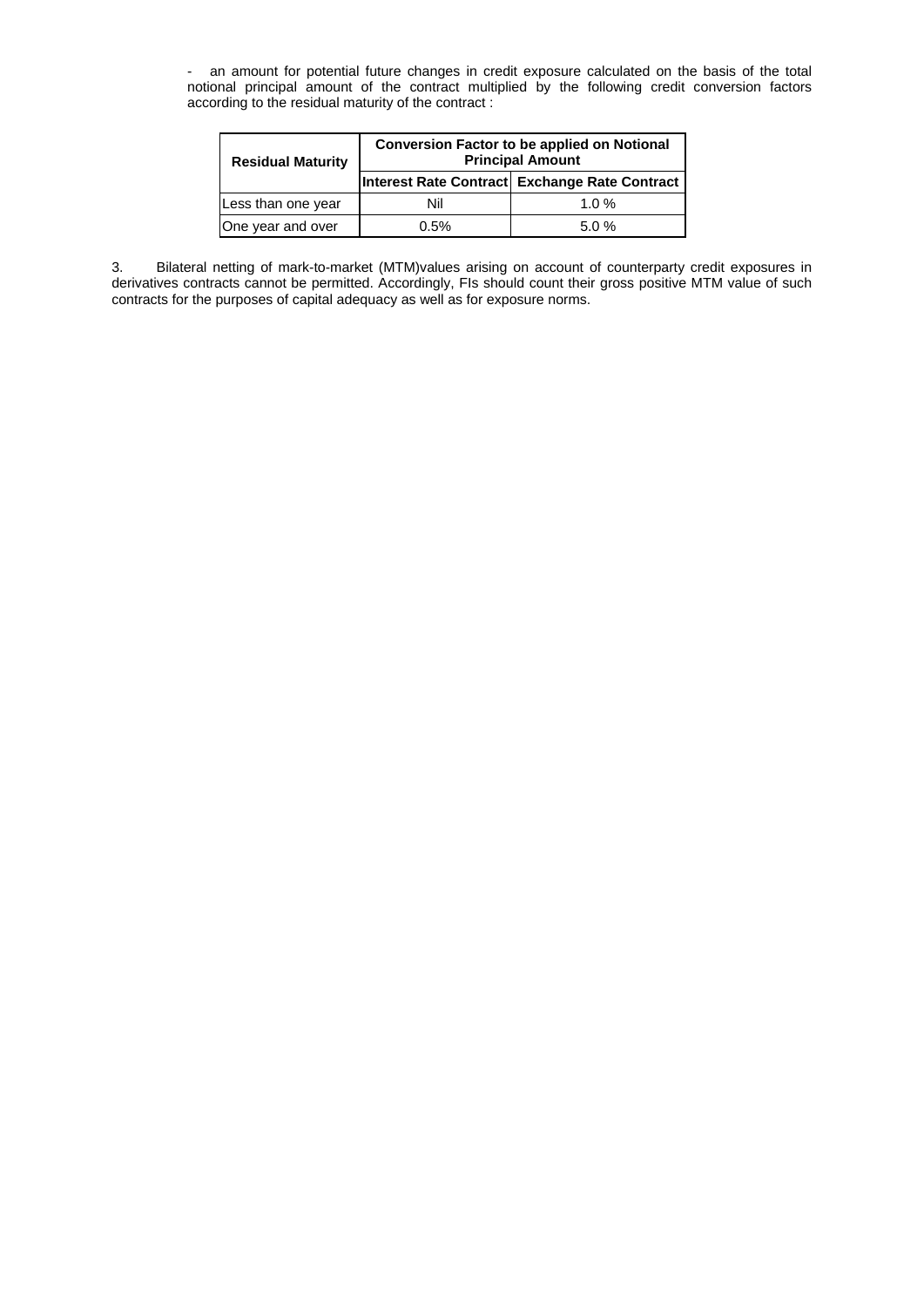## Annex - 3

# **Additional Disclosures**

## 3.1 **Provisions and Contingencies**

To facilitate easy reading of the financial statements and to make the information on all Provisions and Contingencies available at one place, banks are required to disclose in the 'Notes to Accounts' the following information :

|                                                                                                           | (Amount in ₹ crore)          |
|-----------------------------------------------------------------------------------------------------------|------------------------------|
| Break up of 'Provisions and Contingencies' shown under the<br>head Expenditure in Profit and Loss Account | Current Year   Previous Year |
| Provisions for depreciation on Investment                                                                 |                              |
| Provision towards NPA                                                                                     |                              |
| Provision made towards Income tax                                                                         |                              |
| Other Provision and Contingencies (with details)                                                          |                              |

# 3.2 **Floating Provisions**

Banks should make comprehensive disclosures on floating provisions in the "Notes to Accounts" to the balance sheet as follows :

|     |                                                                                         |                     | (Amount in $\vec{\xi}$ crore) |
|-----|-----------------------------------------------------------------------------------------|---------------------|-------------------------------|
|     | <b>Particulars</b>                                                                      | <b>Current Year</b> | <b>Previous Year</b>          |
| (a) | Opening balance in the floating provisions account                                      |                     |                               |
| (b) | The quantum of floating provisions made in the<br>accounting year                       |                     |                               |
| (c) | Amount of draw down made during the accounting year                                     |                     |                               |
| (d) | Closing balance in the floating provisions account                                      |                     |                               |
|     | <b>Note</b> : The purpose of draw down made during the accounting year may be mentioned |                     |                               |

## 3.3 **Draw Down from Reserves**

Suitable disclosures are to be made regarding any draw down of reserves in the 'Notes to Accounts' to the Balance Sheet.

## 3.4 **isclosure of complaints D**

Banks are also advised to disclose the following brief details along with their financial results :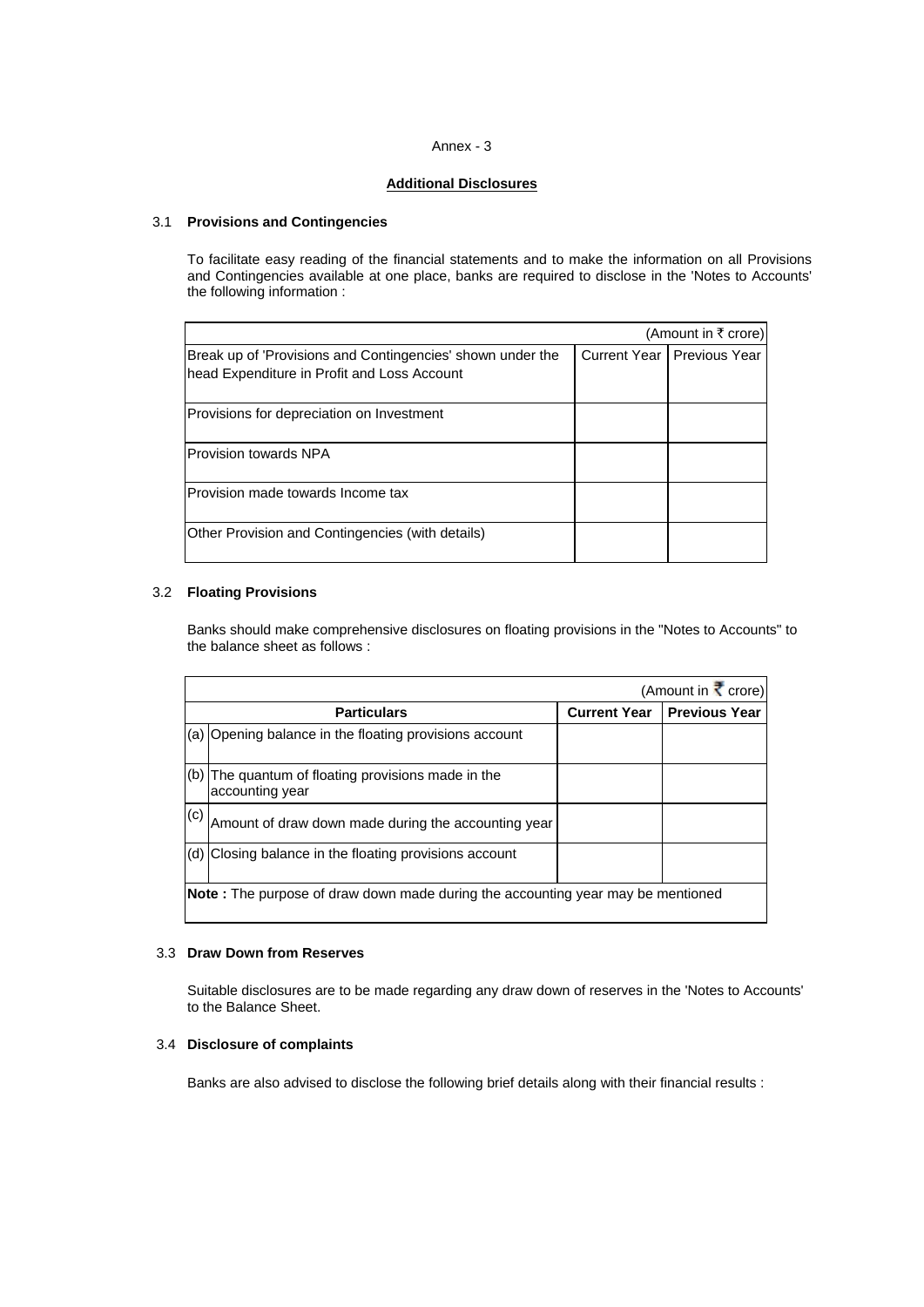# A. **Customer Complaints**

| $(a)$ No. of complaints pending at the beginning of the year |  |
|--------------------------------------------------------------|--|
| (b) No. of complaints received during the year               |  |
| (c) No. of complaints redressed during the year              |  |
| (d) No. of complaints pending at the end of the year         |  |

# B. **Awards passed by the Banking Ombudsman**

| (a) No. of unimplemented Awards at the beginning of the year         |  |
|----------------------------------------------------------------------|--|
| (b) No. of Awards passed by the Banking Ombudsmen during the<br>year |  |
| (c) No. of Awards implemented during the year                        |  |
| (d) No. of unimplemented Awards at the end of the year               |  |

# 3.5 **Disclosure of Letters of Comfort (LoCs) issued by banks**

Banks should disclose full particulars of all the Letters of Comfort (LoCs) issued by them during the year, including their assessed financial impact, as also their assessed cumulative financial obligations under the LoCs issued by them in the past and outstanding, in its published financial statements, as part of the 'Notes to Accounts".

# 3.6 **Provisioning Coverage Ratio (PCR)**

The PCR (ratio of provisioning to gross non-performing assets) should be disclosed in the Notes to Accounts to the Balance Sheet.

# 3.7 **Bancassurance Business**

Banks should disclose in the 'Notes to Accounts', from the year ending March 31, 2010, the details of fees / remuneration received in respect of the bancassurance business undertaken by them.

## 3.8 **Concentration of Deposits, Advances, Exposures and N PAs**

## 3.8.1 *Concentration of Deposits*

|                                                                                      | (Amount in $\vec{\xi}$ crore) |
|--------------------------------------------------------------------------------------|-------------------------------|
| Total Deposits of twenty largest depositors                                          |                               |
| Percentage of Deposits of twenty largest depositors to<br>Total Deposits of the bank |                               |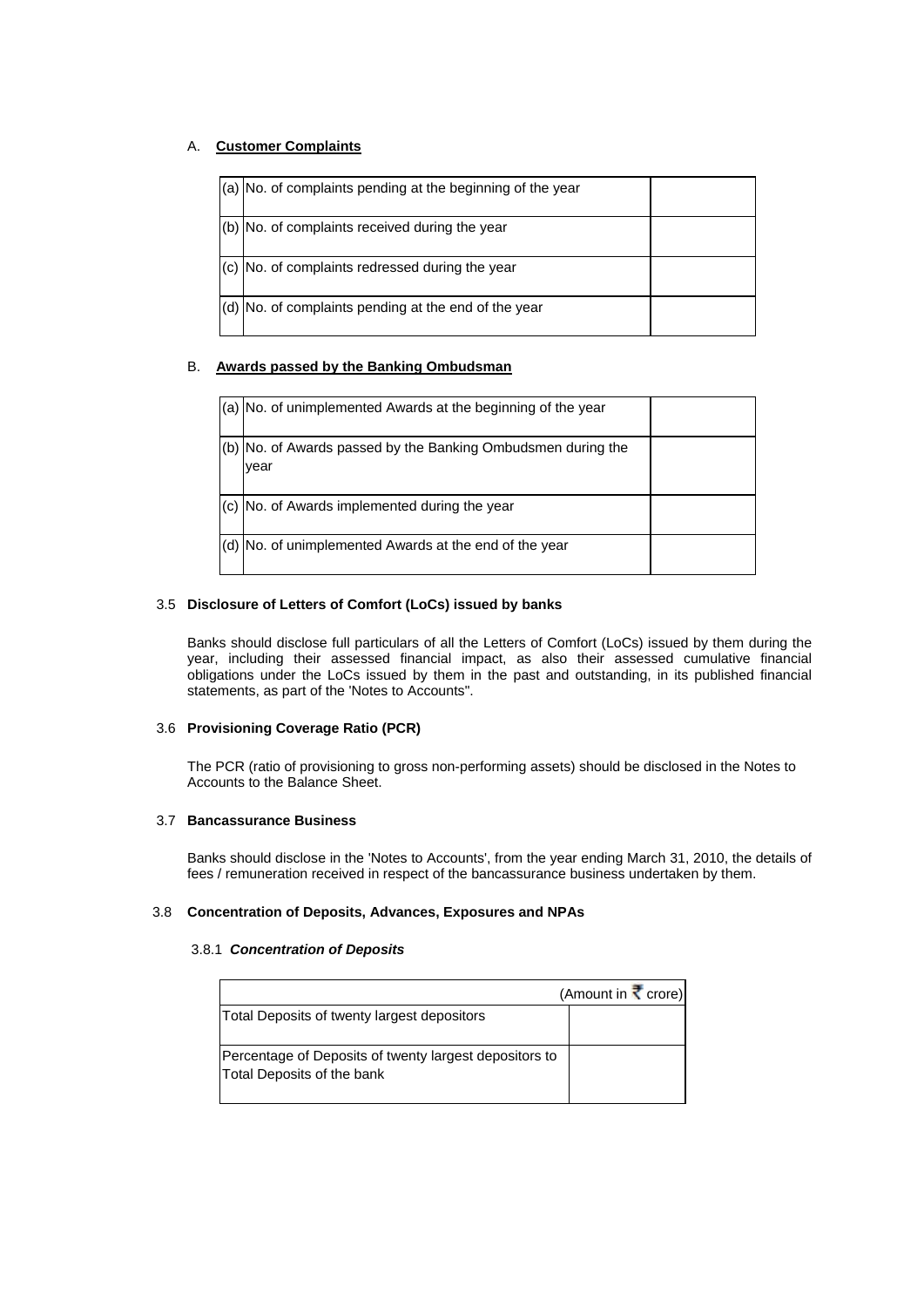# 3.8.2 *Concentration of Advances\**

|                                                                                                                                                | (Amount in $\vec{\mathbf{\cdot}}$ crore) |
|------------------------------------------------------------------------------------------------------------------------------------------------|------------------------------------------|
| Total Advances to twenty largest borrowers                                                                                                     |                                          |
| Percentage of Advances to twenty largest borrowers to<br>Total Advances of the bank                                                            |                                          |
| *Advances should be computed as per definition of Credit Exposure<br>including derivatives furnished in our Master Circular on Exposure Norms. |                                          |

## 3.8.3 *Concentration of Exposures\*\**

|                                                                                                                                   | (Amount in $\vec{\xi}$ crore) |
|-----------------------------------------------------------------------------------------------------------------------------------|-------------------------------|
| Total Exposure to twenty largest borrowers / customers                                                                            |                               |
| Percentage of Exposures to twenty largest borrowers /<br>customers to Total Exposure of the bank on borrowers /<br>customers      |                               |
| **Exposures should be computed based on credit and investment<br>exposure as prescribed in our Master Circular on Exposure Norms. |                               |

# 3.8.4 *Concentration of NPAs*

|                                         | (Amount in $\vec{\bm{\cdot}}$ crore) |
|-----------------------------------------|--------------------------------------|
| Total Exposure to top four NPA accounts |                                      |
|                                         |                                      |

## 3.9 **Sector-wise NPAs**

| SI.<br>No. | <b>Sector</b>                              | <b>Percentage of NPAs to Total</b><br><b>Advances in that sector</b> |
|------------|--------------------------------------------|----------------------------------------------------------------------|
| 1.         | Agriculture & allied activities            |                                                                      |
| 2.         | Industry (Micro & small, Medium and Large) |                                                                      |
| 3.         | <b>Services</b>                            |                                                                      |
| -4.        | Personal Loans                             |                                                                      |

# 3.10 **Movement of NPAs**

|                                                                  | (Amount in ₹ crore) |
|------------------------------------------------------------------|---------------------|
| <b>Particulars</b>                                               |                     |
|                                                                  |                     |
| Gross NPAs* as on 1st April of particular year (Opening Balance) |                     |
| Additions (Fresh NPAs) during the year                           |                     |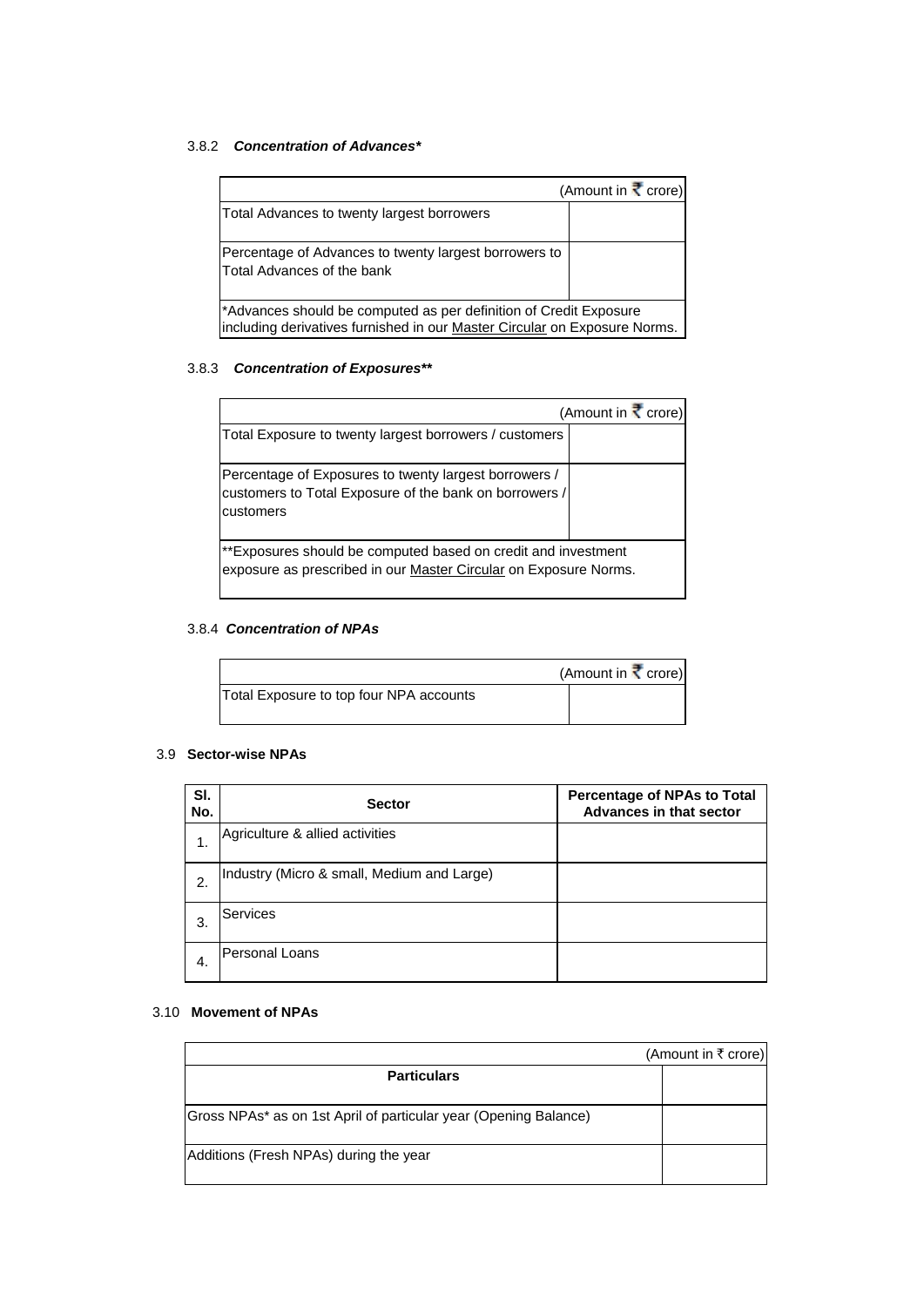|                                                                                                                     | Sub-total (A)                                                         |  |
|---------------------------------------------------------------------------------------------------------------------|-----------------------------------------------------------------------|--|
|                                                                                                                     | Less:                                                                 |  |
| (i)                                                                                                                 | <b>Upgradations</b>                                                   |  |
|                                                                                                                     | (ii) Recoveries (excluding recoveries made from upgraded accounts)    |  |
|                                                                                                                     | (iii) Write-offs                                                      |  |
| Sub-total (B)                                                                                                       |                                                                       |  |
|                                                                                                                     | Gross NPAs as on 31st March of following year (closing balance) (A-B) |  |
| * Gross NPAs as per item 2 of Annex to DBOD CircularDBOD.BP.BC.No.46/21.04.048/2009-<br>10 dated September 24, 2009 |                                                                       |  |

# 3.11 Overseas Assets, NPAs and Revenue

|                      | (Amount in ₹ crore) |
|----------------------|---------------------|
| <b>Particulars</b>   |                     |
| <b>Total Assets</b>  |                     |
| Total NPAs           |                     |
| <b>Total Revenue</b> |                     |

3.12 **Off-balance Sheet SPVs sponsored** (which are required to be consolidated as per accounting norms)

| Name of the SPV sponsored |          |  |
|---------------------------|----------|--|
| <b>Domestic</b>           | Overseas |  |
|                           |          |  |
|                           |          |  |

# 3.13 **Unamortised Pension and Gratuity Liabilities**

Appropriate disclosures of the accounting policy followed in regard to amortization of pension and gratuity expenditure may be made in the Notes to Accounts to the financial statements.

# 3.14 **Disclosures on Remuneration**

In terms of Compensation Guidelines, private sector banks and foreign banks (to the extent applicable), are advised to disclose the following information in their notes to accounts.

| <b>Qualitative disclosures</b> | (a) Information relating to the composition and mandate of the<br><b>Remuneration Committee.</b>                                                                                                                           |
|--------------------------------|----------------------------------------------------------------------------------------------------------------------------------------------------------------------------------------------------------------------------|
|                                | $(6)$ Information relating to the design and structure of remuneration<br>processes and the key features and objectives of remuneration policy.                                                                            |
|                                | $(c)$ Description of the ways in which current and future risks are taken into<br>account in the remuneration processes. It should include the nature<br>and type of the key measures used to take account of these risks. |
|                                | (d) Description of the ways in which the bank seeks to link performance<br>a performance measurement period with levels<br>ldurina<br>ofl                                                                                  |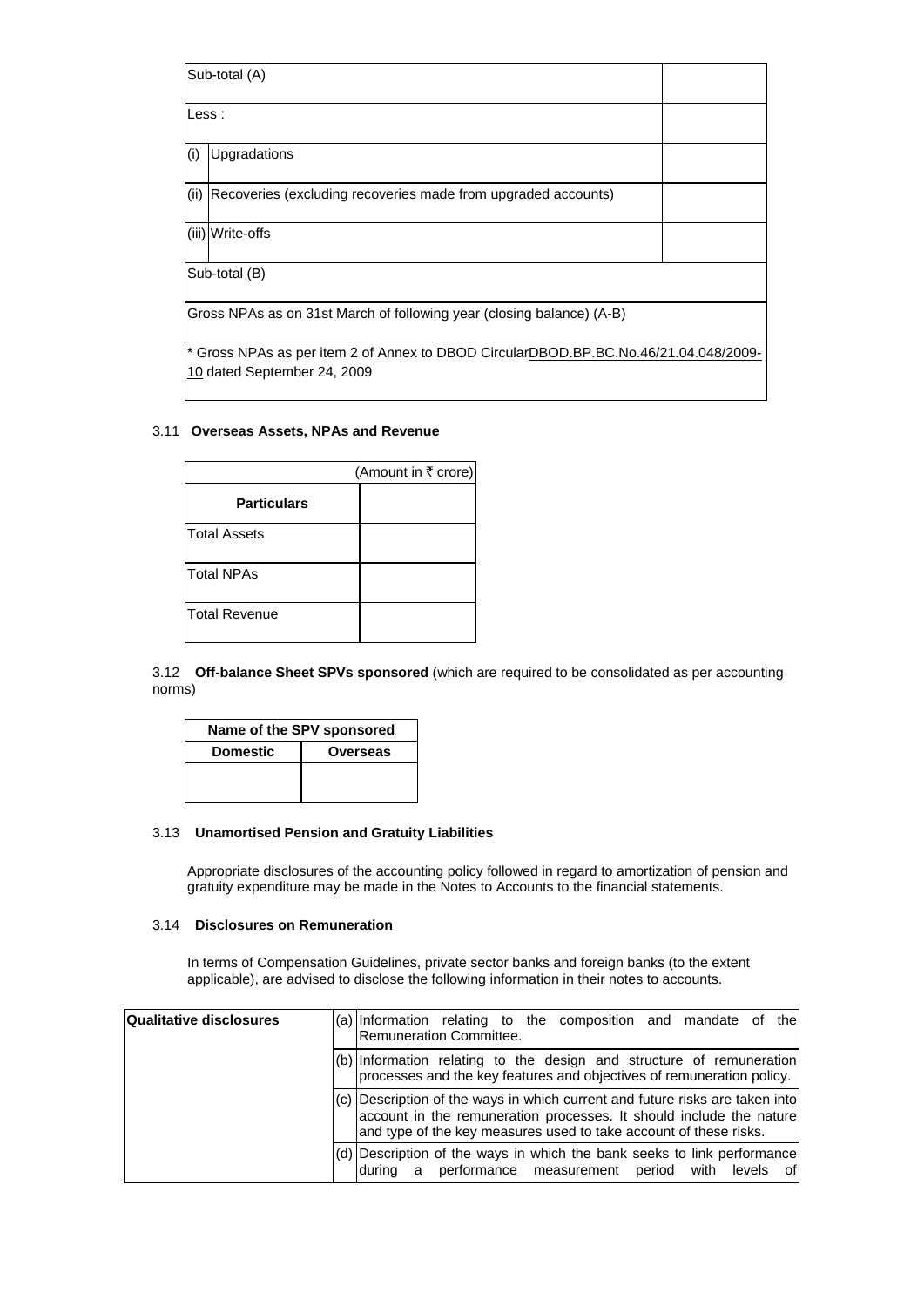|                                                                                  |             | remuneration. |                                                                                                                                                                                                                       |                 |                         |
|----------------------------------------------------------------------------------|-------------|---------------|-----------------------------------------------------------------------------------------------------------------------------------------------------------------------------------------------------------------------|-----------------|-------------------------|
|                                                                                  |             |               | (e) A discussion of the bank's policy on deferral and vesting of variable<br>remuneration and a discussion of the bank's policy and criteria for<br>adjusting deferred remuneration before vesting and after vesting. |                 |                         |
|                                                                                  | (f)         |               | Description of the different forms of variable remuneration (i.e. cash,<br>shares, ESOPs and other forms) that the bank utilizes and the<br>rationale for using these different forms.                                |                 |                         |
|                                                                                  |             |               |                                                                                                                                                                                                                       | Current<br>Year | <b>Previous</b><br>Year |
| Quantitative<br>(The quantitative<br>disclosures<br>should only cover Whole Time |             |               | $disclosures$ (g) Number of meetings held by the Remuneration<br>Committee during the financial year and<br>remuneration paid to its members.                                                                         |                 |                         |
| Directors / Chief<br>Execute (h) (i) <br>Officer / Other Risk Takers)            |             |               | Number of employees having received a<br>variable remuneration award during the<br>financial year.                                                                                                                    |                 |                         |
|                                                                                  |             |               | (ii) Number and total amount of sign-on awards<br>made during the financial year.                                                                                                                                     |                 |                         |
|                                                                                  |             |               | (iii) Details of guaranteed bonus, if any, paid as<br>joining / sign on bonus                                                                                                                                         |                 |                         |
|                                                                                  |             |               | (iv) Details of severance pay, in addition to<br>accrued benefits, if any.                                                                                                                                            |                 |                         |
|                                                                                  |             | (i)           | Total amount of outstanding deferred<br>remuneration, split into cash, shares and<br>share-linked instruments and other forms.                                                                                        |                 |                         |
|                                                                                  |             |               | (ii) Total amount of deferred remuneration paid<br>out in the financial year.                                                                                                                                         |                 |                         |
|                                                                                  |             |               | Breakdown of amount of remuneration awards<br>for the financial year to show fixed and variable,<br>deferred and non-deferred.                                                                                        |                 |                         |
|                                                                                  | $(k)$ $(i)$ |               | Total amount of outstanding deferred<br>remuneration and retained remuneration<br>exposed to ex post explicit and / or implicit<br>adjustments.                                                                       |                 |                         |
|                                                                                  |             |               | (ii) Total amount of reductions during the<br>financial year due to ex- post explicit<br>adjustments.                                                                                                                 |                 |                         |
|                                                                                  |             |               | (iii) Total amount of reductions during the<br>financial year due to ex- post implicit<br>adjustments.                                                                                                                |                 |                         |

# 3.15 **Disclosures relating to Securitisation**

assets as per books of the SPVs sponsored by the bank and total amount of exposures retained by the bank as on the date of balance sheet to comply with the Minimum Retention Requirements (MRR). These figures should be based on the information duly certified by the SPV's auditors obtained by the originating bank from the SPV. These disclosures should be made in the format The Notes to Accounts of the originating banks should indicate the outstanding amount of securitised given below.

| S.<br>No. | <b>Particulars</b>                                                                   | No. / Amount<br>in $\overline{\mathbf{x}}$ crore |
|-----------|--------------------------------------------------------------------------------------|--------------------------------------------------|
|           | No of SPVs sponsored by the bank for securitisation transactions*                    |                                                  |
|           | Total amount of securitised assets as per books of the SPVs sponsored by<br>the bank |                                                  |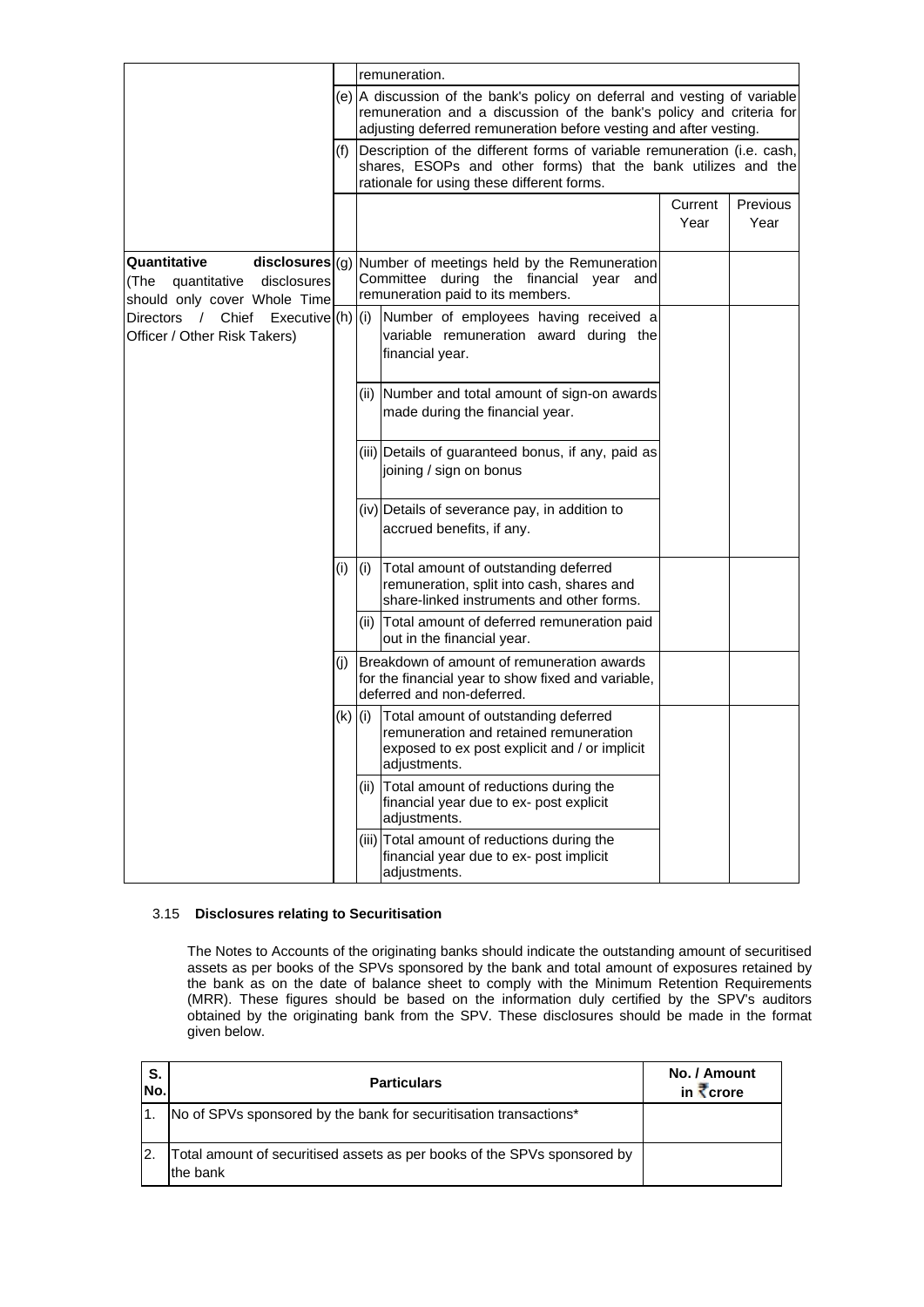| 3. |                 | Total amount of exposures retained by the bank to comply with MRR as on<br>the date of balance sheet |  |  |  |  |  |
|----|-----------------|------------------------------------------------------------------------------------------------------|--|--|--|--|--|
|    |                 | a) Off-balance sheet exposures                                                                       |  |  |  |  |  |
|    |                 | First loss                                                                                           |  |  |  |  |  |
|    |                 | Others                                                                                               |  |  |  |  |  |
|    |                 | b) On-balance sheet exposures                                                                        |  |  |  |  |  |
|    |                 | First loss                                                                                           |  |  |  |  |  |
|    |                 | Others                                                                                               |  |  |  |  |  |
| 4. |                 | Amount of exposures to securitisation transactions other than MRR                                    |  |  |  |  |  |
|    |                 | a) Off-balance sheet exposures                                                                       |  |  |  |  |  |
|    | i)              | Exposure to own securitizations                                                                      |  |  |  |  |  |
|    |                 | <b>First loss</b>                                                                                    |  |  |  |  |  |
|    |                 | Loss                                                                                                 |  |  |  |  |  |
|    |                 | ii) Exposure to third party securitisations                                                          |  |  |  |  |  |
|    |                 | <b>First loss</b>                                                                                    |  |  |  |  |  |
|    |                 | Others                                                                                               |  |  |  |  |  |
|    |                 | b) On-balance sheet exposures                                                                        |  |  |  |  |  |
|    | i)              | Exposure to own securitisations                                                                      |  |  |  |  |  |
|    |                 | First loss                                                                                           |  |  |  |  |  |
|    |                 | Others                                                                                               |  |  |  |  |  |
|    | $\mathsf{ii}$ ) | Exposure to third party securitisations                                                              |  |  |  |  |  |
|    |                 | <b>First loss</b>                                                                                    |  |  |  |  |  |
|    |                 | Others                                                                                               |  |  |  |  |  |
|    |                 | *Only the SPVs relating to outstanding securitisation transactions may be reported here              |  |  |  |  |  |

## 3.16 **Credit Default Swaps**

FIs using a proprietary model for pricing CDS, shall disclose both the proprietary model price and the standard model price in terms of extant guidelines in the Notes to the Accounts and should also include an explanation of the rationale behind using a particular model over another. uid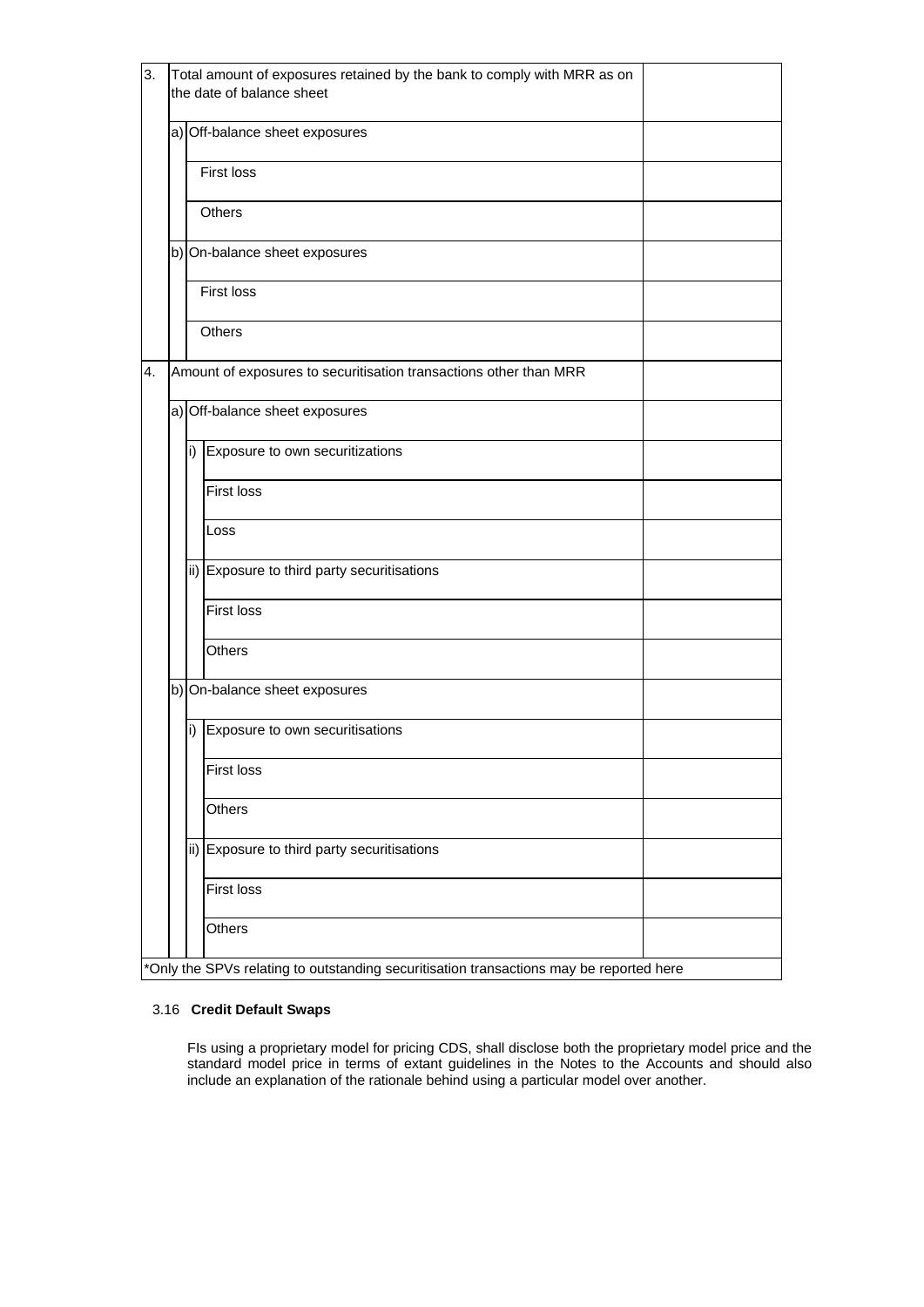# Annex - 4

# **Part A : List of Instructions and Circulars Superseded**

| <b>No</b> | Circular No.                       | <b>Date</b> | <b>Subject</b>                                                                  |
|-----------|------------------------------------|-------------|---------------------------------------------------------------------------------|
|           | DBS.FID.No.C-18/01.02.00/2000-01   | 23.03.2001  | Disclosures in the Published Financial statements.                              |
| 2.        | DBS.FID.No.C-14/01.02.00/2001-02   | 08.02.2002  | Additional Disclosures in the Published Financial<br>statements                 |
| 3.        | DBOD.No.FID.FIC-1/01.02.00/2004-05 | 26.04.2005  | Disclosures on Risk Exposures in Derivatives                                    |
| 4.        | DBOD.No.FID.FIC-2/01.02.00/2006-07 | 01.07.2006  | <b>IMaster Circular - Disclosure Norms for Financial</b><br><b>Institutions</b> |
| 5.        | DBOD.No.FID.FIC-2/01.02.00/2007-08 | 02.07.2007  | Master Circular - Disclosure Norms for Financial<br>Institutions                |

#### **Part B: List of other Circulars co Guidelines / Directives related r Circulars containing Instructions / to Disclosure Norms**

| <b>No</b> | Circular No.                             | Date                | <b>Subject</b>                                                                                                                                          |
|-----------|------------------------------------------|---------------------|---------------------------------------------------------------------------------------------------------------------------------------------------------|
| 1.        | DBS.FID.No.20/02.01.00/1997-98           | 04.12.1997          | Limits on Credit Exposures of Term Lending<br>Financial Institutions to Individual / Group Borrowers                                                    |
| 2.        | MPD.BC.187/07.01.279/1999-2000           | 07.07.1999          | Forward Rate Agreements / Interest Rate Swaps                                                                                                           |
| 3.        | DBS.FID.No.C-9/01.02.00/2000-01          | 09.11.2000          | Guidelines - Classification and Valuation of<br>Investments                                                                                             |
| 4.        | DBS.FID.No.C-19/01.02.00/2000-01         | 28.03.2001          | <b>Treatment of Restructured Accounts</b>                                                                                                               |
| 5.        | DBS.FID.No.C-26/01.02.00/2000-01         | 20.06.2001          | Monetary and Credit Policy Measures 2001-2002 -<br><b>Credit Exposure Norms</b>                                                                         |
| 6.        | DBS.FID.No.C-2/01.11.00/2001-02          | 25.08.2001          | Corporate Debt Restructuring (CDR)                                                                                                                      |
| 7.        | DBS.FID.No.C-6/01.02.00/2001-02          | 16.10.2001          | Guidelines for Classification and Valuation of<br>Investments - Modifications / Clarifications                                                          |
| 8.        | DBOD.No.BP.BC.96/21.04.048/2002-<br>2003 | 23.04.2003          | Guidelines on Sale of Financial Assets to<br>Securitisation Company / Reconstruction Company                                                            |
| 9.        | IDMC.MSRD.4801/06.01.03/2002-03          | 03.06.2003          | Guidelines on Exchange Traded Interest Rate<br>Derivatives                                                                                              |
| 10.       | DBS.FID.No.C-5/01.02.00/2003-04          | 01.08.2003          | Guidelines for Consolidated Accounting and<br><b>Consolidated Supervision</b>                                                                           |
| 11.       | DBS.FID.No.C-11/01.02.00/2003-04         | 08.01.2004          | Final Guidelines on investment by the FIs in debt<br>securities                                                                                         |
| 12.       | DBOD.No.FID.FIC.8/01.02.00/2009-10       | 26.03.2010          | Additional Disclosures in Notes to Accounts                                                                                                             |
| 13.       | DBOD.No.FID.FIC.9/01.02.00/2009-10       | 26.03.2010          | Prudential Norms on Income Recognition, Asset<br>Classification and Provisioning pertaining to<br>Advances - Computation of NPA Levels                  |
| 14.       | DBOD.FID.FIC.No.5/01.02.00/2010-11       | August 18,<br>2010  | Sale of Investments held under Held to Maturity<br>(HTM) Category                                                                                       |
| 15.       | DBOD.FID.FIC.No.8/01.02.00/2010-11       | November 2,<br>2010 | Prudential Norms for Off Balance Sheet Exposure -<br>Bilateral netting of counterparty credit exposures                                                 |
| 16        | DBOD.BP.BC.No.<br>99/21.04.132/2012-13   | May 30,2013         | <b>Review of Prudential Guidelines on</b><br>Restructuring of Advances by Banks and<br><b>Financial Institutions</b>                                    |
| 17.       | DBOD.FID.FIC.No.5/01.02.00/2012-13       | June 17, 2013       | Review of Prudential Guidelines on Restructuring of<br>Advances by Banks and Financial Institution                                                      |
| 18        | DBOD.BP.BC.No.97/21.04.132/2013-<br>14   | 26.02.2014          | <b>Framework for Revitalising Distressed Assets</b><br>in the Economy - Guidelines on<br>Joint Lenders' Forum (JLF) and Corrective<br>Action Plan (CAP) |